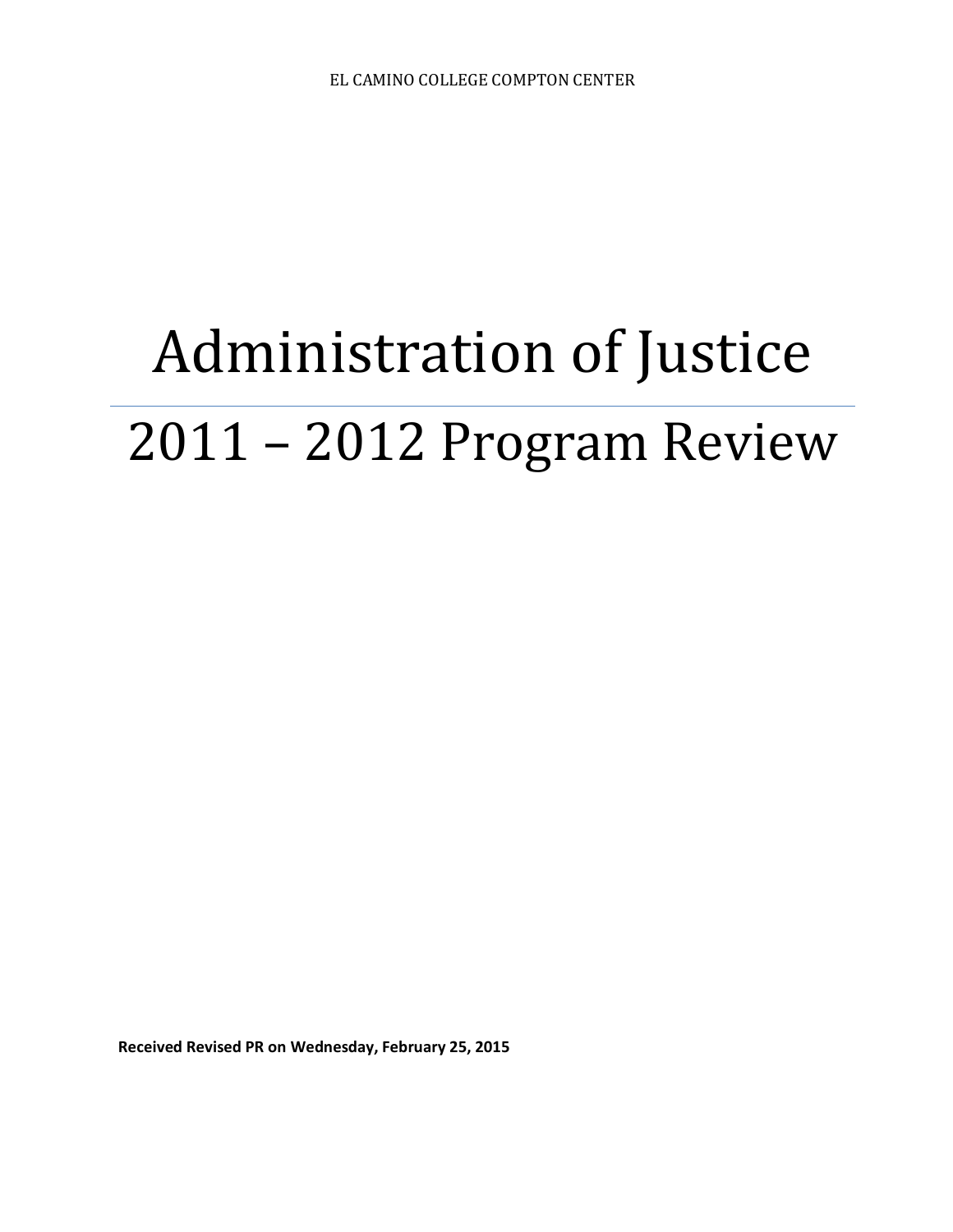# **Table of contents**

|     | <b>ADMINISTRATION OF JUSTICE PROGRAM REVIEW</b>                  | 1                       |
|-----|------------------------------------------------------------------|-------------------------|
| ı.  | <b>OVERVIEW OF THE PROGRAM/MISSION STATEMENT</b>                 | 1                       |
|     | ADMINISTRATION OF JUSTICE MISSION STATEMENT                      | 1                       |
|     | PROGRAM DESCRIPTION AND HISTORY                                  | 1                       |
|     | Degrees/Certificates Offered at El Camino College Compton Center | 1                       |
|     | <b>AS-T DEGREE</b>                                               | $\overline{c}$          |
|     | ADMINISTRATION OF JUSTICE AA DEGREE REQUIREMENTS                 | $\overline{\mathbf{c}}$ |
|     | Certificate of Achievement                                       | 3                       |
|     | Certificate of Accomplishment                                    | 4                       |
| П.  | ANALYSIS OF INSTITUTIONAL RESEARCH DATA ENROLLMENT               | 5                       |
|     | DEGREE AND CERTIFICATE COMPLETION                                | 5                       |
|     | <b>ENROLLMENT</b>                                                | 5                       |
|     | EDUCATIONAL ATTAINMENT AND FULL-TIME/PART-TIME PERCENTAGES       | 5                       |
|     | <b>EDUCATIONAL GOAL</b>                                          | 5                       |
|     | STUDENT SUCCESS AND RETENTION CHARTS                             | 6                       |
|     | STUDENT SUCCESS AND RETENTION CHARTS (continued)                 | 7                       |
|     | <b>GENDER</b>                                                    | 8                       |
|     | <b>ETHNICITY</b>                                                 | 8                       |
|     | AGE                                                              | 8                       |
|     | <b>Enrollment Statistics:</b>                                    | 8                       |
|     | SECTION COUNT AND CLASS FILL RATES                               | 9                       |
|     | <b>SEAT COUNT</b>                                                | 10                      |
|     | <b>TIME OF CLASSES</b>                                           | 11                      |
|     | LEARNING RESOURCE SUPPORT: RESEARCH MATERIALS AND TUTORING       | 11                      |
| Ш.  | <b>CURRICULUM</b>                                                | 12                      |
|     | <b>COURSES OFFERED AT COMPTON CENTER</b>                         | 12                      |
|     | <b>COURSES OFFERED AT COMPTON CENTER (continued)</b>             | 13                      |
|     | <b>COURSES OFFERED AT COMPTON CENTER (continued)</b>             | 14                      |
|     | TIMELINE FOR COURSE REVIEW                                       | 14                      |
|     | LEARNING OUTCOMES                                                | 14                      |
|     | <b>PROGRAM SLOS</b>                                              | 14                      |
|     | <b>COURSE SLOS</b>                                               | 15                      |
|     | <b>COURSE SLOs (continued)</b>                                   | 16                      |
|     | PROGRAM ASSESSMENT TIMELINE                                      | 17                      |
|     | <b>COURSE ASSESSMENT TIMELINE</b>                                | 17                      |
|     | ACCJC RUBRIC FOR STUDENT LEARNING OUTCOMES                       | 17                      |
| IV. | <b>FACILITIES, EQUIPMENT, AND TECHNOLOGY</b>                     | 17                      |
| ٧.  | <b>STAFFING</b>                                                  | 18                      |
| VI. | <b>DIRECTION AND VISION</b>                                      | 18                      |
|     | VII. PRIORITIZED RECOMMENDATIONS                                 | 19                      |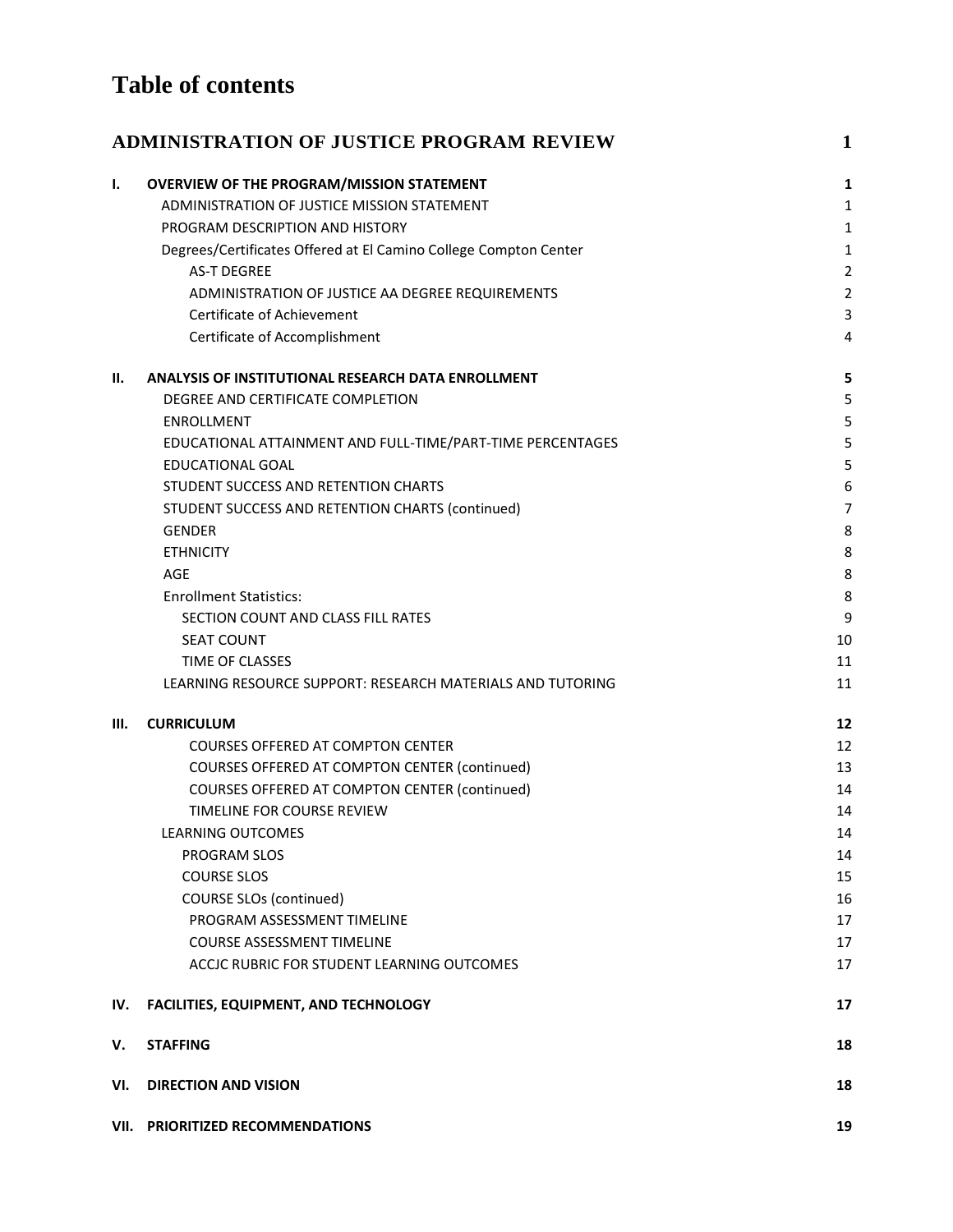## <span id="page-2-0"></span>**ADMINISTRATION OF JUSTICE PROGRAM REVIEW**

## <span id="page-2-1"></span>**I. OVERVIEW OF THE PROGRAM/MISSION STATEMENT**

### <span id="page-2-2"></span>**ADMINISTRATION OF JUSTICE MISSION STATEMENT**

The El Camino College Administration of Justice program mission statement reads as follows: The Administration of Justice degree or certificate prepares students for a career in criminal justice. By completing the degree or certificate requirements, the student will gain the ability to apply principles of the justice system, constitutional and procedural considerations affecting arrest, search and seizure, human relations, and concepts of criminal law as well as demonstrate proficiency in report writing and record keeping. Competencies will be assessed regularly in accordance with the California Commission on Peace Officers Standards and Training (P.O.S.T.) criteria.

### <span id="page-2-3"></span>**PROGRAM DESCRIPTION AND HISTORY**

 The Administration of Justice Program has been in existence since the 1970s. The program's original mission was the same as it is today---to prepare students for a career in criminal justice. From the beginning, there were three areas of concentration (called Options) within the program—Police Science, Corrections and Industrial Security.

 Throughout the years, the program has undergone changes based upon student interests and the results of program reviews. For example, the findings of the 2004 Program Review indicated that most of the Administration of Justice students were interested in the Corrections option, and most indicated that they planned to transfer to a four-year institution after completing the program on this campus. Student interest in the Police Science and Industrial Security options had waned according to that 2004 review. Though some students continued to pursue certificates of achievement for all three options, they did not seem to view the certificates as useful for immediate employment. Instead, they seemed to believe that only transferring to and graduating from a four-year institution was the key to employment success.

 One of the two major recommendations from the 2004 Program Review was to devise a recruitment plan to attract more students into the Police Science option because employment opportunities were then plentiful in that area. The second major recommendation was to provide tutoring support linked specifically to the Administration of Justice courses. There was the need identified then, just as there is still the need now, to improve student success and retention.

 These recommendations have not been acted upon during the time since the 2004 Program Review. Instead, based on the implementation of the El Camino College--Compton Community College District state legislated partnership, the El Camino College Administration of Justice curriculum was adopted, with its own mission and priorities.

#### <span id="page-2-4"></span>**Degrees/Certificates Offered at El Camino College Compton Center**

The Administration of Justice degree or certificate at El Camino College is intended to prepare students for a career in criminal justice. At least 50% of the major course requirements for the Associate of Arts degree or the Certificate of Achievement in Administration of Justice must be completed at El Camino College.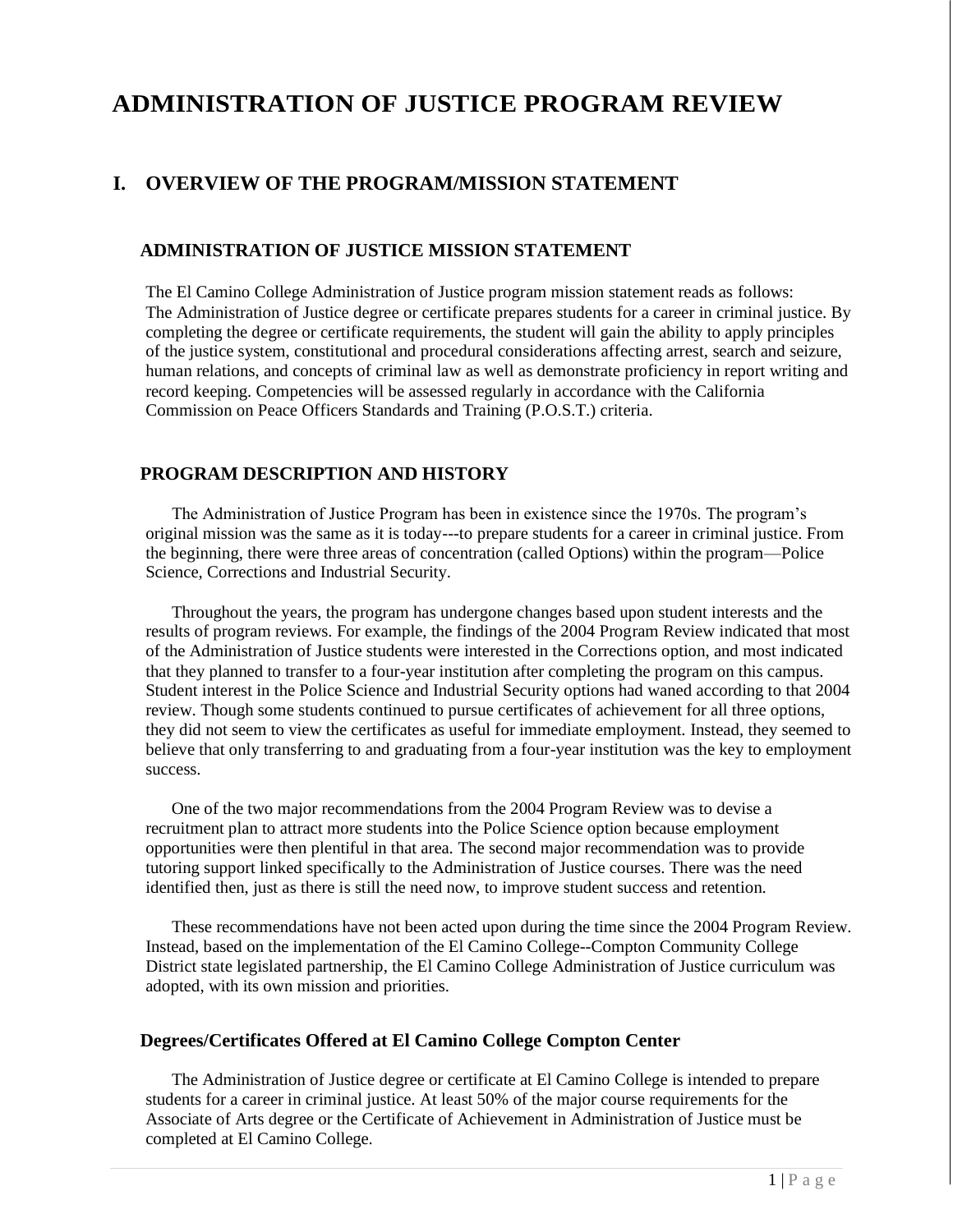Additionally, El Camino College has the approval of the State Chancellor's Office to offer a transfer Associate of Science degree in Administration of Justice (AS-T). That degree is intended to provide students with the requisite academic background for obtaining a baccalaureate degree in a similar major at a CSU campus. Students completing the AS-T are guaranteed admission into the CSU system, but not to a particular campus or in a specific major. In order to earn an AS-T degree, students must complete:

- (1) A minimum of 18 semester units in the major with a grade of C or better
- (2) 60 required semester units of CSU-transferable coursework with a minimum GPA of 2.0
- (3) The CSU General Education Breadth requirements or the Intersegmental General Education Transfer Curriculum (IGETC)

 Students who complete the AS-T will have a strong academic foundation in the field and will be prepared for successful upper division baccalaureate study at the university level. The coursework for the AS-T degree will satisfy most of the lower-division requirements at many institutions within the California State University system. Students transferring to a UC, private, or out-of-state university should consult with an El Camino College counselor when planning to complete the AS-T degree, since transfer requirements may be slightly different in those circumstances.

### <span id="page-3-0"></span>**AS-T DEGREE**

## <span id="page-3-1"></span>*ADMINISTRATION OF JUSTICE AA DEGREE REQUIREMENTS*

| Administration of Justice 100                 | Introduction to Administration of Justice             | $(3 \text{ units})$   |
|-----------------------------------------------|-------------------------------------------------------|-----------------------|
| Administration of Justice 103                 | Concepts of Criminal Law I                            | $(3 \text{ units})$   |
| Administration of Justice 115                 | <b>Community and Human Relations</b>                  | $(3 \text{ units})$   |
| Administration of Justice 130                 | Principles of the Justice System                      | $(3 \text{ units})$   |
| Administration of Justice 131                 | Legal Aspects of Evidence                             | $(3 \text{ units})$   |
| Administration of Justice 135                 | <b>Report Writing</b>                                 | $(3 \text{ units})$   |
| Administration of Justice 170                 | Laws of Arrest, Search and Seizure                    | $(3 \text{ units})$   |
| Plus a minimum of 6 units from the following: |                                                       |                       |
| Administration of Justice 70                  | Introduction to Industrial Security                   | $(3 \text{ units})$   |
| Administration of Justice<br>95/96 ABCD       | <b>Cooperative Career Education</b>                   | $(2-4 \text{ units})$ |
| Administration of Justice 107                 | Crime and Control - An Introduction to<br>Corrections | $(3 \text{ units})$   |
| Administration of Justice 109                 | <b>Introduction to Police Patrol Procedures</b>       | $(3 \text{ units})$   |
| Administration of Justice 111                 | Criminal Investigation                                | $(3 \text{ units})$   |
| Administration of Justice 125                 | Traffic Control and Accident Investigation            | $(3 \text{ units})$   |
|                                               |                                                       |                       |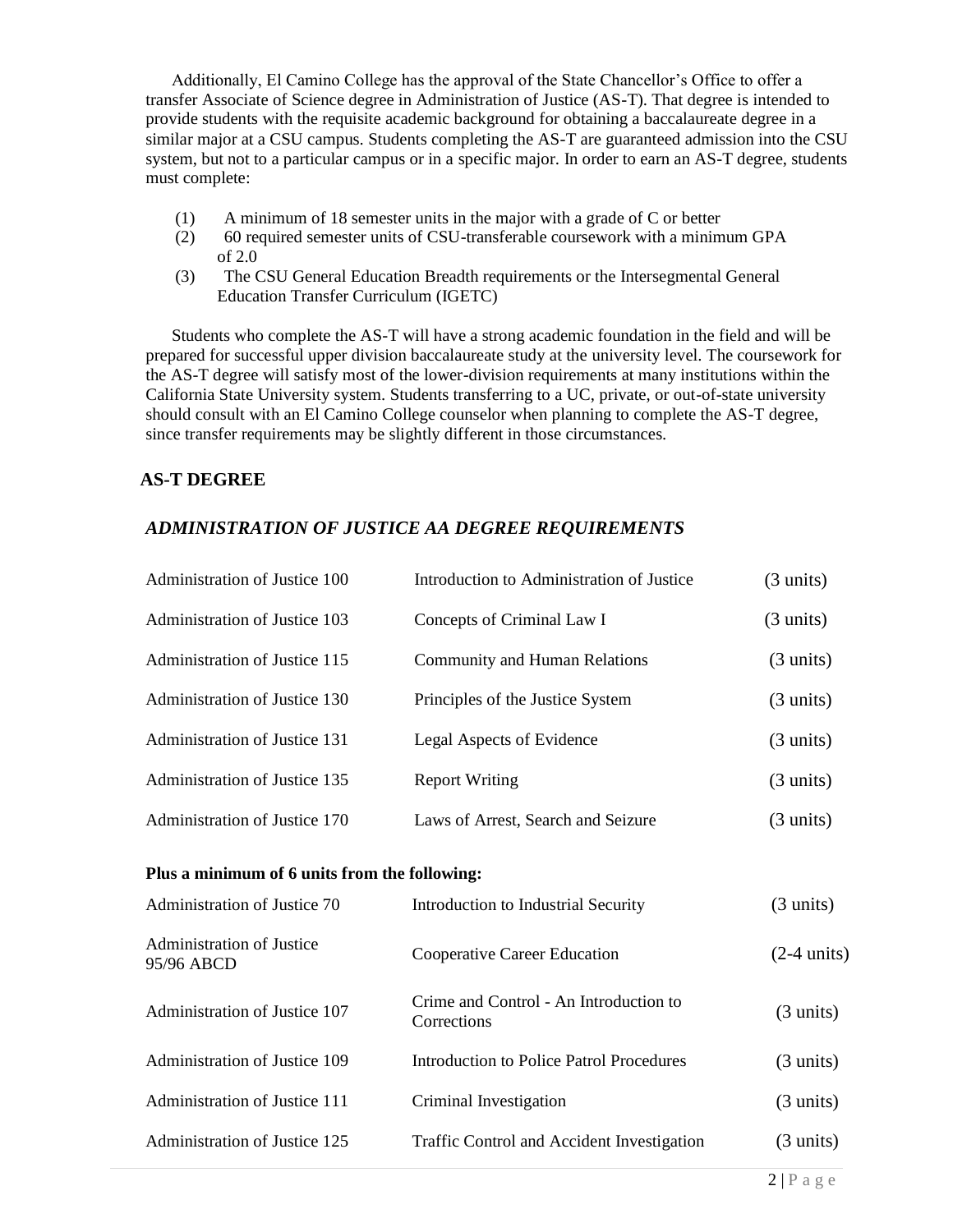| Administration of Justice 126 | Juvenile Delinquency and Legal Procedures           | $(3 \text{ units})$  |
|-------------------------------|-----------------------------------------------------|----------------------|
| Administration of Justice 133 | <b>Fingerprint Classification and Investigation</b> | $(3 \text{ units})$  |
| Administration of Justice 134 | <b>Introduction to Crime Analysis</b>               | $(3 \text{ units})$  |
| Administration of Justice 136 | Ethics in the Justice System                        | $(3 \text{ units})$  |
| Administration of Justice 150 | Peace Officer Training Module - Level III           | $(8 \text{ units})$  |
| Administration of Justice 155 | Peace Officer Training Module - Level II            | $(11 \text{ units})$ |

## **Total Units: 27-32**

All courses required for the major are offered at least once a year at the Compton Center, as are the following electives: 107, 109, 111,126, and 134.

#### <span id="page-4-0"></span>*Certificate of Achievement*

A Certificate of Achievement is awarded to students who complete the prescribed program with a 2.0 grade point average.

### **Administration of Justice Option:**

| Administration of Justice 100 | Introduction to Administration of<br>Justice | $(3 \text{ units})$ |
|-------------------------------|----------------------------------------------|---------------------|
| Administration of Justice 103 | Concepts of Criminal Law I                   | $(3 \text{ units})$ |
| Administration of Justice 115 | <b>Community and Human Relations</b>         | $(3 \text{ units})$ |
| Administration of Justice 130 | Principles of the Justice System             | $(3 \text{ units})$ |
| Administration of Justice 131 | Legal Aspects of Evidence                    | $(3 \text{ units})$ |
| Administration of Justice 135 | <b>Report Writing</b>                        | $(3 \text{ units})$ |
| Administration of Justice 170 | Laws of Arrest, Search and Seizure           | $(3 \text{ units})$ |
|                               |                                              |                     |

#### **Plus a minimum of 6 units from the following:**

| Administration of Justice 70            | Introduction to Industrial Security                   | $(3 \text{ units})$   |
|-----------------------------------------|-------------------------------------------------------|-----------------------|
| Administration of Justice<br>95/96 ABCD | Cooperative Career Education                          | $(2-4 \text{ units})$ |
| Administration of Justice 107           | Crime and Control - An Introduction to<br>Corrections | $(3 \text{ units})$   |
| Administration of Justice 109           | Introduction to Police Patrol Procedures              | $(3 \text{ units})$   |
| Administration of Justice 111           | Criminal Investigation                                | $(3 \text{ units})$   |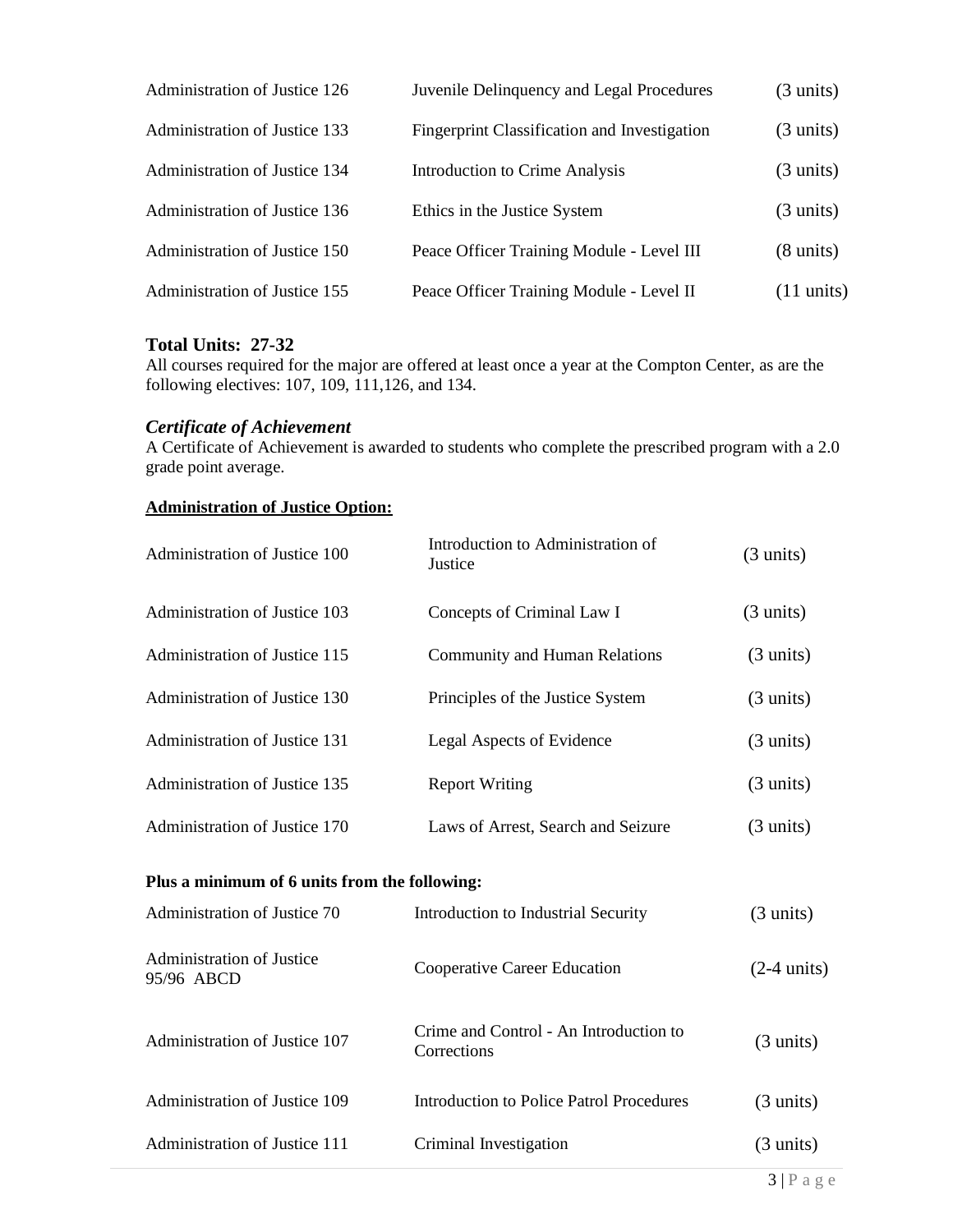| Administration of Justice 125 | Traffic Control and Accident<br>Investigation   | $(3 \text{ units})$  |
|-------------------------------|-------------------------------------------------|----------------------|
| Administration of Justice 126 | Juvenile Delinquency and Legal<br>Procedures    | $(3 \text{ units})$  |
| Administration of Justice 133 | Fingerprint Classification and<br>Investigation | $(3 \text{ units})$  |
| Administration of Justice 134 | Introduction to Crime Analysis                  | $(3 \text{ units})$  |
| Administration of Justice 136 | Ethics in the Justice System                    | $(3 \text{ units})$  |
| Administration of Justice 150 | Peace Officer Training Module –<br>Level III    | $(8 \text{ units})$  |
| Administration of Justice 155 | Peace Officer Training Module - Level II        | $(11 \text{ units})$ |

### **Total Units: 27-32**

## **All the courses required for this certificate are offered at the Compton Center at least once a year.**

#### <span id="page-5-0"></span>*Certificate of Accomplishment*

A **Certificate of Accomplishment** is awarded to students who complete the prescribed program with a 2.0 grade point average or above.

At least 50% of the courses required for the Certificate of Accomplishment must be completed at El Camino College.

#### **Security Officer Option:**

| Administration of Justice 70    | Introduction to Industrial Security    | $(3 \text{ units})$ |
|---------------------------------|----------------------------------------|---------------------|
| Administration of Justice 115   | <b>Community and Human Relations</b>   | $(3 \text{ units})$ |
| Administration of Justice 135   | <b>Report Writing</b>                  | $(3 \text{ units})$ |
| Administration of Justice 140   | <b>Basic Security Officer Training</b> | $(2 \text{ units})$ |
| Computer Information Systems 13 | Introduction to Computers              | $(3 \text{ units})$ |

Neither AJ 70 nor 140 are offered at this time at Compton.

#### **Total Units: 14 Recommendation: AJ 70 and 140 should be offered at least once a year to enable students to complete the requirements for the Security Officer Certificate of Accomplishment.**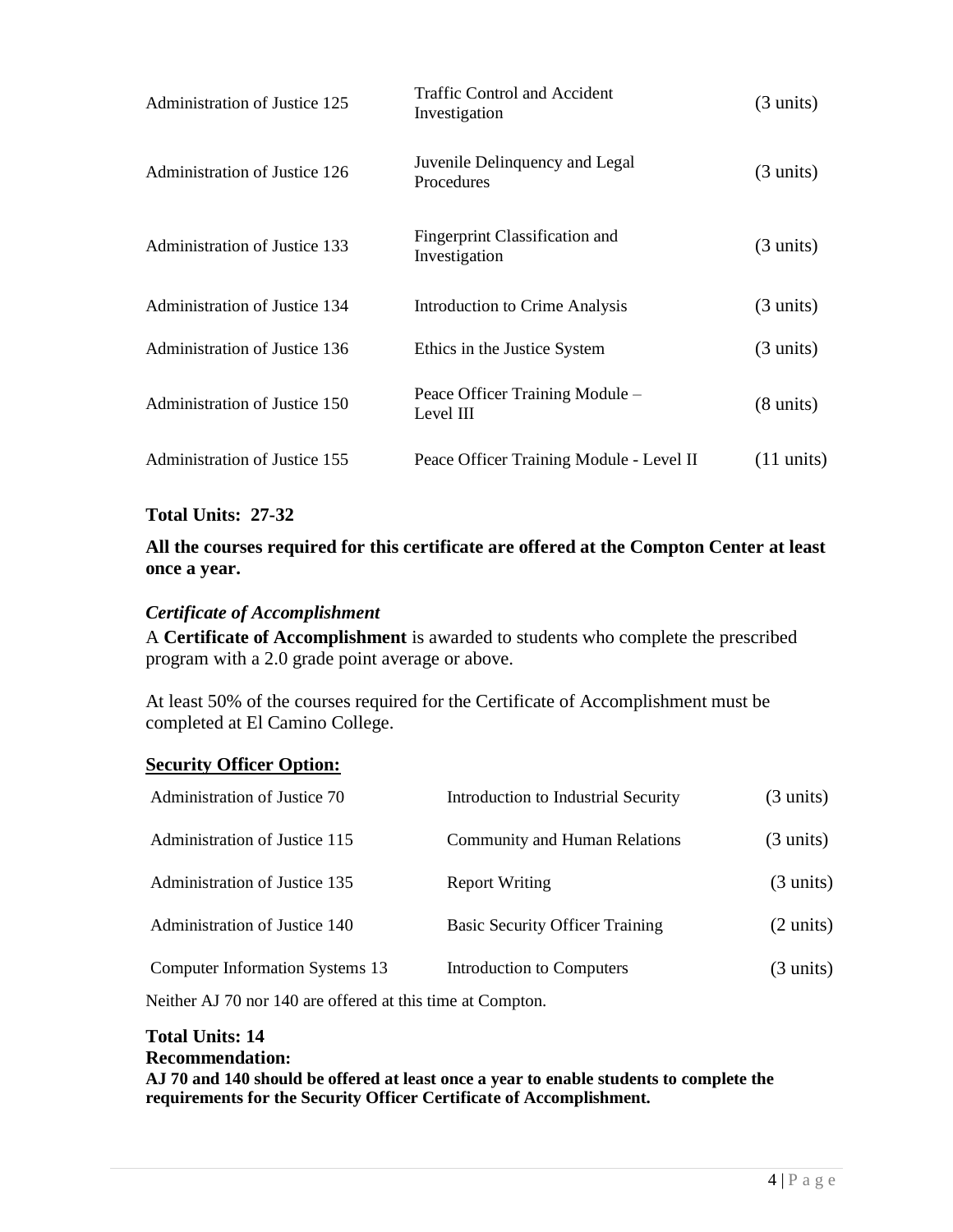## <span id="page-6-1"></span><span id="page-6-0"></span>**II. ANALYSIS OF INSTITUTIONAL RESEARCH DATA ENROLLMENT**

## *DEGREE AND CERTIFICATE COMPLETION*

In 2011-12 7 students at Compton earned an AA degree in Administration of Justice and 5 received a Certificate. The low number of students obtaining an AJ Certificate is likely due to the fact that a certificate is no longer a requirement for obtaining entry-level employment in the California criminal justice system.

## <span id="page-6-2"></span>*ENROLLMENT*

Enrollment in AJ courses kept pace and contributed to the significant increase in FTES for the Center during 2007-2010. The number of students enrolled in discipline courses rose during this period of time from 99 to 279, an increase of 65%. Overall 3.2% of all students at the Center were enrolled in an AJ course during Fall 2010*.* In terms of FTES, there has been an increase from 15.31 FTES in fall 2007 to 31.65 FTES in fall 2010.

## <span id="page-6-3"></span>*EDUCATIONAL ATTAINMENT AND FULL-TIME/PART-TIME PERCENTAGES*

Overall, 82% of the students enrolled in AJ courses in Fall 2010 had a high school diploma and 4.3% an AA or higher degree, as compared to 72.2% and 10.4% for the institution as a whole.

At the same time the percentage of students in the AJ program who were full-time students was significantly higher than the institution as-a-whole. The percentage of full-time students enrolled in AJ courses in Fall 2010 was 34.4%, as opposed to an institutional percentage of only 18.7%. *This would seem to indicate that a significant number of AJ students have a clearly defined career path and are conscientiously taking the courses needed to attain a position in the field of criminal justice.*

## <span id="page-6-4"></span>*EDUCATIONAL GOAL*

The data for educational goal is essentially unreliable in its 2010 iteration, as almost 32% of students enrolled in AJ courses are listed with their goal as "unknown", compared to only 28.9% in the institution as-a-whole. This undoubtedly skews the other data such as "intent to transfer" which shows an unlikely decline from 2007 to 2010 from 47.5% to 26.2%.

The student survey administered to students as a component of this program review offers more clarity, with 81% of respondents indicating that they planned to major in AJ.

| Course Grade Distribution. |    |    |             |          |    |    |          |           |           |    |                               |  |  |
|----------------------------|----|----|-------------|----------|----|----|----------|-----------|-----------|----|-------------------------------|--|--|
| Year                       | A  | B  | $\mathbf C$ | P        | D  | F  | I        | <b>NP</b> | <b>DR</b> | W  | <b>Total</b><br><b>Grades</b> |  |  |
| 2007                       | 12 | 24 | 29          | $\Omega$ | 14 | 4  | $\theta$ | $\Omega$  | 29        | 29 | 141                           |  |  |
| 2008                       | 31 | 33 | 27          | $\theta$ | 13 | 6  | $\theta$ | $\Omega$  | 3         | 75 | 188                           |  |  |
| 2009                       | 38 | 46 | 57          | $\Omega$ | 21 | 36 | $\theta$ | $\theta$  | 50        | 61 | 309                           |  |  |
| 2010                       | 42 | 62 | 68          | $\Omega$ | 40 | 43 | 1        | $\Omega$  | 17        | 68 | 341                           |  |  |

1. Course grade distribution; success and retention rates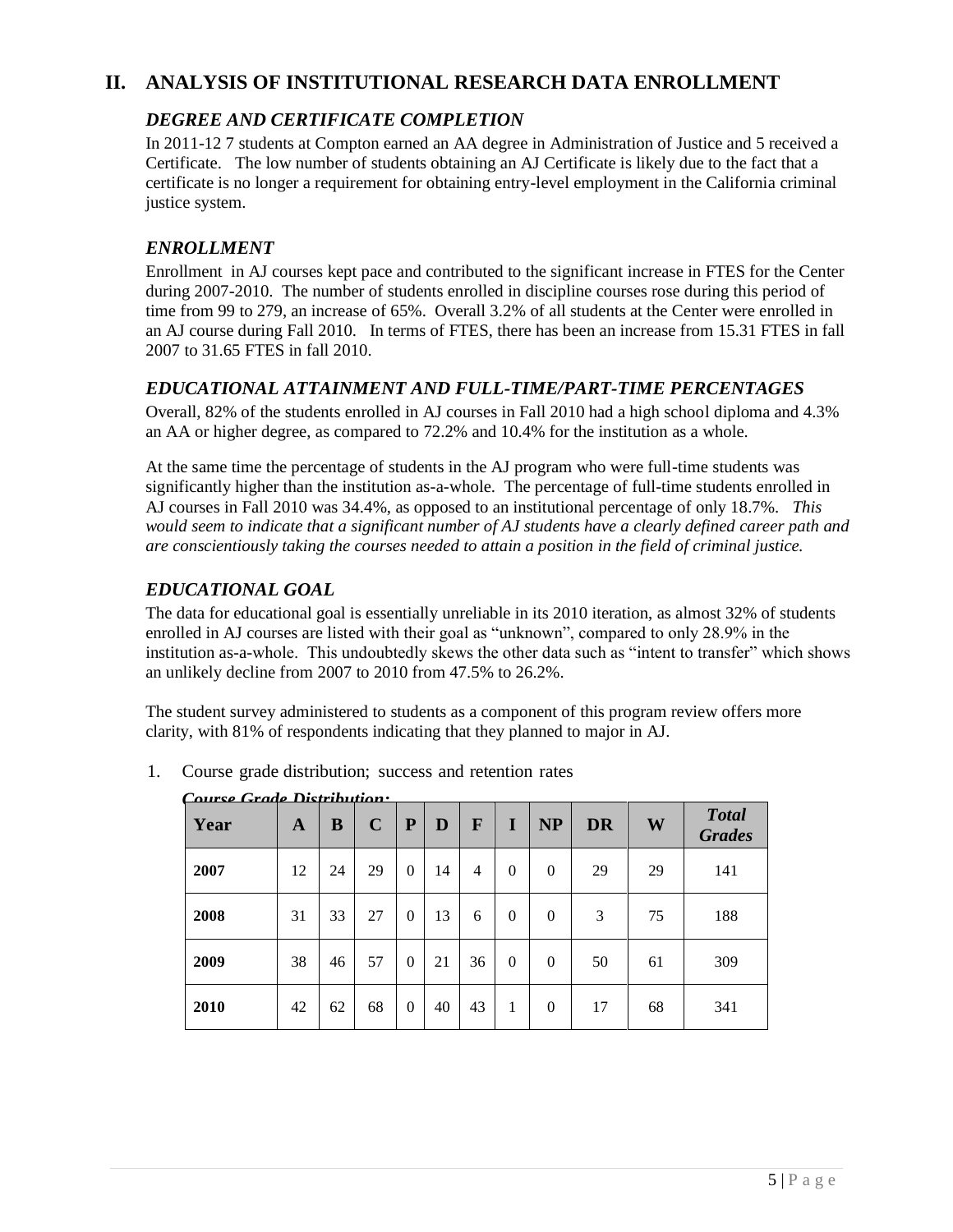| <b>Course</b> | $\mathbf{A}$   | $\bf{B}$       | $\mathbf C$    | $\mathbf{P}$     | D              | $\mathbf{F}$   | $\mathbf I$      | NP               | <b>DR</b>        | W              | <b>Total</b><br><b>Grades</b> |
|---------------|----------------|----------------|----------------|------------------|----------------|----------------|------------------|------------------|------------------|----------------|-------------------------------|
| $AJ-100$      | 15             | 14             | 15             | $\Omega$         | 5              | 8              | $\boldsymbol{0}$ | $\boldsymbol{0}$ | $\overline{2}$   | 39             | 98                            |
| AJ-103        | $\overline{4}$ | 12             | 16             | $\Omega$         | 3              | $\overline{4}$ | $\Omega$         | $\Omega$         | $\overline{2}$   | $\overline{7}$ | 48                            |
| AJ-109        | $\overline{4}$ | $\overline{7}$ | 5              | $\Omega$         | $\overline{7}$ | 12             | $\mathbf{1}$     | $\Omega$         | $\overline{4}$   | $\mathbf{1}$   | 41                            |
| AJ-111        | 6              | 9              | 5              | $\Omega$         | 9              | $\overline{4}$ | $\mathbf{0}$     | $\Omega$         | $\boldsymbol{0}$ | 9              | 42                            |
| AJ-126        | 2              | 2              | $\overline{7}$ | $\Omega$         | 6              | 5              | $\Omega$         | $\Omega$         | $\mathbf{1}$     | $\mathbf{1}$   | 24                            |
| AJ-131        | 5              | 12             | 9              | $\Omega$         | 5              | 5              | $\boldsymbol{0}$ | $\Omega$         | $\boldsymbol{0}$ | 6              | 42                            |
| AJ-170        | 6              | 6              | 11             | $\boldsymbol{0}$ | 5              | 5              | $\boldsymbol{0}$ | $\overline{0}$   | $\,8\,$          | 5              | 46                            |

For each year, from 2007-2010, students earned more combined grades of A-B in the program than any other grades. This is a good indicator of student success, which is defined as completing the courses with a grade of "C" or better. However, in the year 2009, the number of "D's" and "F's" combined equaled the total number of "C" grades for that year. In 2010, there was a combined total of 83 "D's" and "F's". While this number did not exceed the combined number of "A's" and "B's", that 83 number is still high.

 The large number of "D's" and 'F's" for the years 2009 and 2010 seems to lend credence to the discipline faculty's belief that a large number of the students who enroll in AJ courses do so while lacking both the requisite reading and writing skills to be successful in the courses.

 In the fall of 2010, AJ-109 and AJ-126 were the courses in which the combined D-F grades outnumbered the combined A-B grades, and outnumbered the total number of C grades. Perhaps it was a combination of course rigor and lack of academic preparation (requisite reading and writing proficiency) previously mentioned that caused such poor student academic performance in these particular courses.

## <span id="page-7-0"></span>*STUDENT SUCCESS AND RETENTION CHARTS*

**Fall 2010**

Student success is defined as completing the course with a grade of "C" or better, while retention indicates that a student has remained enrolled until the end of term regardless of success.

Student success rates in AJ courses vary from course to course. Overall, the retention rate in all AJ courses offered in fall 2010 was 77% and the success rate 46%. In fall 2011 the retention rate remained the same, at 76%, but the success rate increased to 55%.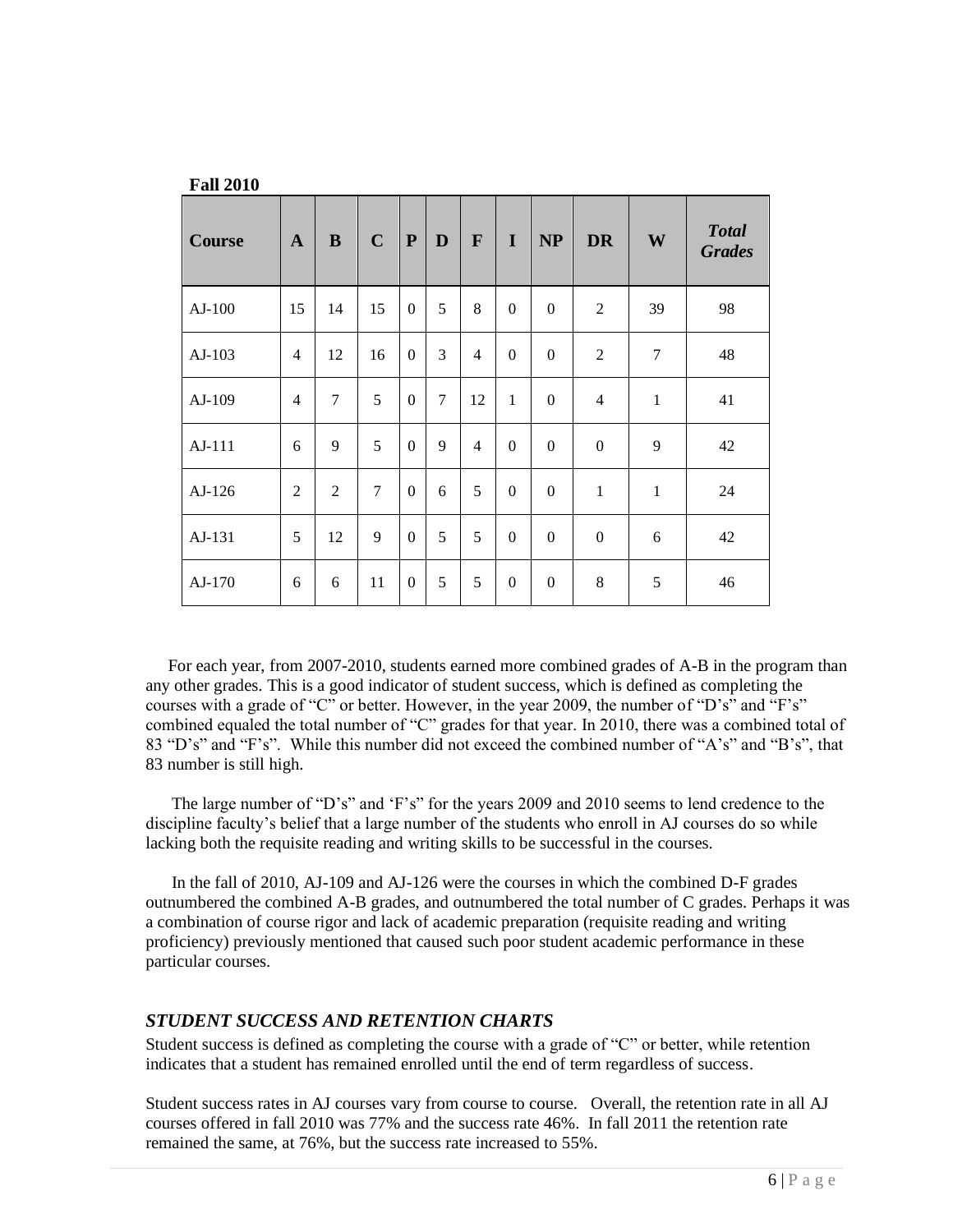## <span id="page-8-0"></span>*STUDENT SUCCESS AND RETENTION CHARTS (continued)*

In fall 2010 the lowest retention/ success rates occurred in AJ 100 (44/34%). This course tends to attract a higher percentage of non-AJ students, those with no prior experience in the discipline, or students who are enrolled in college for the first time. It is interesting to note that students in the online course had a higher retention and success rate than those in the face-to-face section.

The best retention rate during fall 2010 was in AJ 126 (92%) and the greatest success rates were in AJ 103 (67%) and 131 (62%).

It is the strong feeling of discipline faculty that many students enroll in AJ courses lacking both requisite reading and writing skills to successfully complete the coursework. Consequently, they do poorly on exams and are most prone to drop the course. This was borne out in the PLO assessment conducted in conjunction with this program review. Reflections from that review included the following:

"We found that students had a basic understanding of the concepts but many struggled with articulating their answers in written form and analyzing the article they were required to read and analyze."



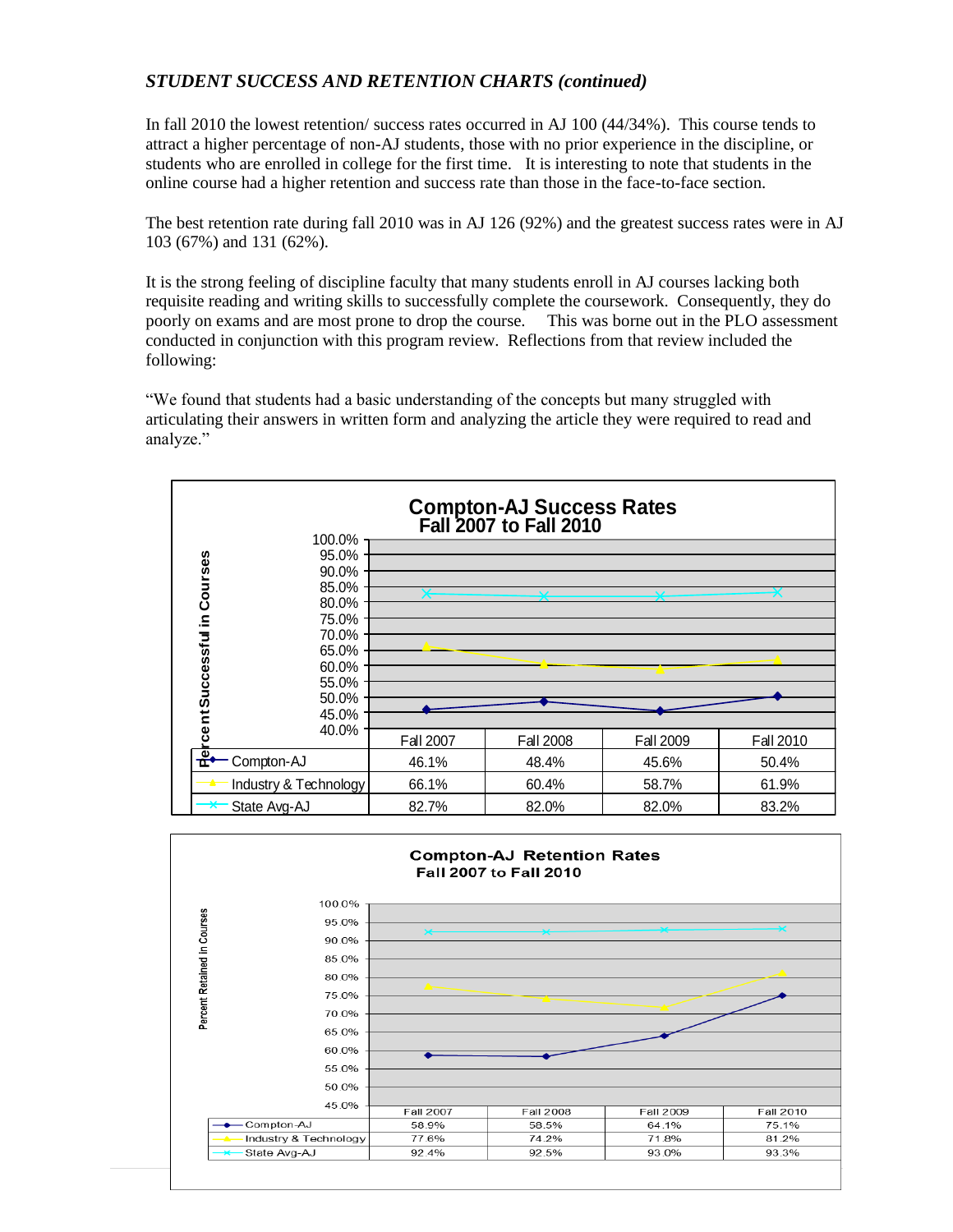## <span id="page-9-0"></span>*GENDER*

Enrollment of females in the program has decreased over the last three years, from 72.7% of all students in fall 2007 to 61.3% in fall 2010. It is unclear if this is statistically important. Gender variation reflects the gender distribution of the institution as a whole; in fall 2010 61.3% female and 38.7% male, compared to institutional percentages of 63.9% and 36%.

## <span id="page-9-1"></span>*ETHNICITY*

Enrollment by ethnicity also matches District ethnic distribution but has changed within the program itself. with the number of African-Americans declining from a high of 58.6% in fall 2007 to 45.9% in fall 2010. Conversely, Hispanic enrollment has increased during this period of time from 33.3% to 43.4%. Institutionally, the percentage of enrolled students in these ethnic groups in Fall 2010 were 44.5% and 36.6% respectively*. It appears that more Hispanic males are seeking careers in the criminal justice system.*

### <span id="page-9-2"></span>*AGE*

18.3% of AJ students in fall 2010 were 18 or younger; 33.3% were 18 to 21; 32.5% were aged 22-29; and 15.8% were older than 30. *This indicates that a large number of high school graduates are interested in careers in the criminal justice system, as are older students who may be seeking either career advancement or new employment opportunities.*

### <span id="page-9-3"></span>*Enrollment Statistics:*

#### **Demographic and Enrollment Characteristics**

**Compton-AJ -**

#### **Fall 2007 to Fall 2010**

| <b>Characteristic</b> | Category                 | <b>Fall 2007</b> |               |                | <b>Fall 2008</b> |                | <b>Fall 2009</b> | <b>Fall 2010</b> |               |
|-----------------------|--------------------------|------------------|---------------|----------------|------------------|----------------|------------------|------------------|---------------|
|                       |                          | $\mathbf n$      | $\frac{0}{0}$ | $\mathbf n$    | $\frac{0}{0}$    | $\mathbf n$    | $\frac{0}{0}$    | $\mathbf n$      | $\frac{0}{0}$ |
| <b>All Enrolled</b>   | Total                    | 99               | 100.0%        | 122            | 100.0%           | 215            | 100.0%           | 279              | 100.0%        |
|                       |                          |                  |               |                |                  |                |                  |                  |               |
|                       | Female                   | 72               | 72.7%         | 80             | 65.6%            | 141            | 65.6%            | 171              | 61.3%         |
| <b>Gender</b>         | Male                     | 25               | 25.3%         | 42             | 34.4%            | 74             | 34.4%            | 108              | 38.7%         |
|                       | Unknown                  | $\overline{c}$   | 2.0%          | $\mathbf{0}$   | 0.0%             | $\overline{0}$ | $0.0\%$          | $\overline{0}$   | 0.0%          |
|                       |                          |                  |               |                |                  |                |                  |                  |               |
|                       | African-American         | 58               | 58.6%         | 71             | 58.2%            | 116            | 54.0%            | 128              | 45.9%         |
|                       | Amer. Ind. or<br>Alaskan | $\mathbf{1}$     | 1.0%          | $\Omega$       | $0.0\%$          | $\mathbf{1}$   | 0.5%             | $\Omega$         | $0.0\%$       |
|                       | Asian                    | 3                | 3.0%          | $\mathbf{1}$   | 0.8%             | $\mathbf{1}$   | 0.5%             | 5                | 1.8%          |
| <b>Ethnicity</b>      | Latino                   | 33               | 33.3%         | 41             | 33.6%            | 74             | 34.4%            | 121              | 43.4%         |
|                       | Pacific Islander         | $\boldsymbol{0}$ | 0.0%          | $\overline{2}$ | 1.6%             | 5              | 2.3%             | 5                | 1.8%          |
|                       | White                    | $\mathbf{1}$     | 1.0%          | $\mathbf{2}$   | 1.6%             | 5              | 2.3%             | $\overline{4}$   | 1.4%          |
|                       | Unknown or Decline       | 3                | 3.0%          | 5              | 4.1%             | 8              | 3.7%             | 8                | 2.9%          |
|                       |                          |                  |               |                |                  |                |                  |                  |               |
|                       | Under 17                 | $\mathbf{0}$     | 0.0%          | 2              | 1.6%             | $\Omega$       | $0.0\%$          | $\tau$           | 2.5%          |
| <b>Age/Age Group</b>  | 17                       | 3                | 3.0%          | 5              | 4.1%             | $\overline{4}$ | 1.9%             | 17               | 6.1%          |
|                       | 18                       | 13               | 13.1%         | 19             | 15.6%            | 30             | 14.0%            | 27               | 9.7%          |
|                       | 19                       | $\tau$           | 7.1%          | 16             | 13.1%            | 22             | 10.2%            | 31               | 11.1%         |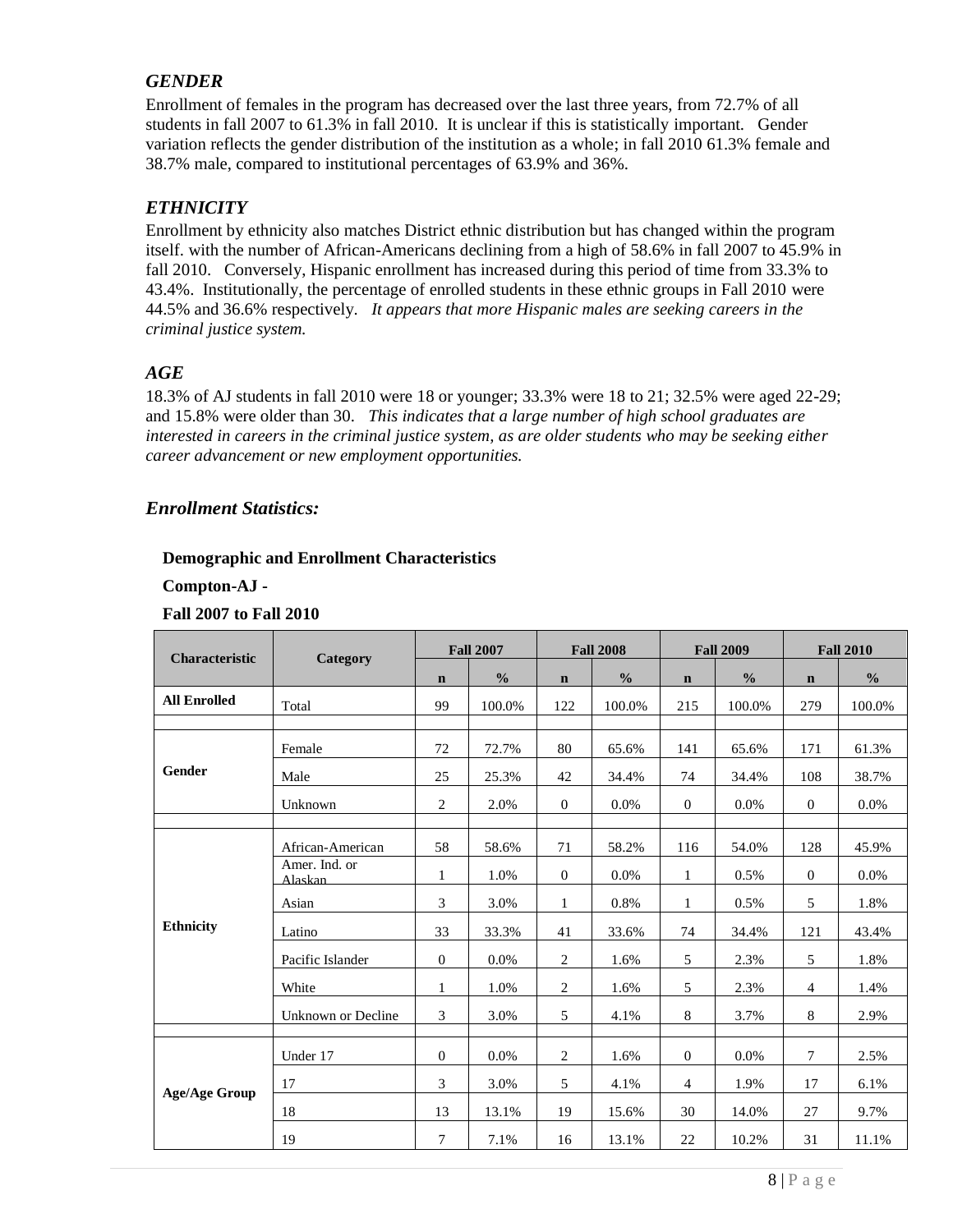|                       | 20                      | 5                           | 5.1%    | 14               | 11.5%   | 23               | 10.7%   | 36             | 12.9%   |
|-----------------------|-------------------------|-----------------------------|---------|------------------|---------|------------------|---------|----------------|---------|
|                       | 21                      | 6                           | 6.1%    | $6\,$            | 4.9%    | 27               | 12.6%   | 26             | 9.3%    |
|                       | 22                      | $\overline{4}$              | 4.0%    | $10\,$           | 8.2%    | 21               | 9.8%    | 19             | 6.8%    |
|                       | 23                      | $\sqrt{5}$                  | 5.1%    | $\mathfrak{Z}$   | 2.5%    | 11               | 5.1%    | 23             | 8.2%    |
|                       | 24                      | $\boldsymbol{7}$            | 7.1%    | $5\phantom{.0}$  | 4.1%    | $\mathfrak{S}$   | 2.3%    | 11             | 3.9%    |
|                       | 25-29                   | 21                          | 21.2%   | 18               | 14.8%   | 26               | 12.1%   | 38             | 13.6%   |
|                       | 30-39                   | 18                          | 18.2%   | 13               | 10.7%   | 26               | 12.1%   | 31             | 11.1%   |
|                       | 40-49                   | 6                           | 6.1%    | $8\,$            | 6.6%    | 16               | 7.4%    | $8\,$          | 2.9%    |
|                       | 50-64                   | $\overline{c}$              | 2.0%    | $\mathfrak{Z}$   | 2.5%    | $\overline{4}$   | 1.9%    | 5              | 1.8%    |
|                       | $65+$                   | $\sqrt{2}$                  | 2.0%    | $\mathbf{0}$     | $0.0\%$ | $\mathbf{0}$     | 0.0%    | $\overline{0}$ | $0.0\%$ |
|                       |                         |                             |         |                  |         |                  |         |                |         |
| <b>Class Load</b>     | Full-time               | 40                          | 40.4%   | 60               | 49.2%   | 109              | 50.7%   | 96             | 34.4%   |
|                       | Part-time               | 59                          | 59.6%   | 62               | 50.8%   | 106              | 49.3%   | 157            | 56.3%   |
|                       | Not enrolled or N/A     | $\mathbf{0}$                | $0.0\%$ | $\boldsymbol{0}$ | $0.0\%$ | $\boldsymbol{0}$ | $0.0\%$ | 26             | 9.3%    |
|                       | AA or Higher            | $\overline{4}$              | 4.0%    | $\mathfrak{Z}$   | 2.5%    | $\overline{2}$   | 0.9%    | 12             | 4.3%    |
|                       | HS Graduate             | 79                          | 79.8%   | 106              | 86.9%   | 183              | 85.1%   | 230            | 82.4%   |
| <b>Academic Level</b> | Not a HS Grad           | $10\,$                      | 10.1%   | 9                | 7.4%    | 19               | 8.8%    | $\tau$         | 2.5%    |
|                       | K-12 Special Admit      | $\overline{c}$              | 2.0%    | $\overline{2}$   | 1.6%    | $\mathbf{1}$     | 0.5%    | 22             | 7.9%    |
|                       | Unknown                 | $\overline{4}$              | 4.0%    | 2                | 1.6%    | 10               | 4.7%    | $8\,$          | 2.9%    |
|                       | Intend to Transfer      | 47                          | 47.5%   | 45               | 36.9%   | 79               | 36.7%   | 73             | 26.2%   |
| Educational           | Degree/Certif. Only     | $10\,$                      | 10.1%   | 15               | 12.3%   | 15               | 7.0%    | 23             | 8.2%    |
|                       | Retrain/recertify.      | $10\,$                      | 10.1%   | $8\,$            | 6.6%    | $8\,$            | 3.7%    | 5              | 1.8%    |
|                       | <b>Basic Skills/GED</b> | $\overline{4}$              | 4.0%    | 12               | 9.8%    | 12               | 5.6%    | $27\,$         | 9.7%    |
| Goal                  | Enrichment              | $\ensuremath{\mathfrak{Z}}$ | 3.0%    | $\mathfrak{Z}$   | 2.5%    | $\mathfrak{Z}$   | 1.4%    | $8\,$          | 2.9%    |
|                       | Undecided               | $17\,$                      | 17.2%   | 12               | 9.8%    | 12               | 5.6%    | 55             | 19.7%   |
|                       | Unknown                 | $8\,$                       | 8.1%    | $27\,$           | 22.1%   | $27\,$           | 12.6%   | 88             | 31.5%   |

## <span id="page-10-0"></span>*SECTION COUNT AND CLASS FILL RATES*

Finally, sections, seat counts, and class fill rates have consistently increased from 2007-2008 to 2010- 2011, congruent with increases institution-wide. Seat count went from 313 to 784 during these four years, even though the number of sections during this period increased by only 4. At the same time, part of this increase is attributable to substantially improving fill rates, from 49.6% in Fall 2007 to 91.9% in Fall 2010.

2. Enrollment statistics with section and seat counts and fill rates

|                          |         |         |         |         | $4 \, \mathrm{Yr}$ |
|--------------------------|---------|---------|---------|---------|--------------------|
|                          | 2007-08 | 2008-09 | 2009-10 | 2010-11 | Average            |
| <b>Annual Seat Count</b> | 313     | 405     | 589     | 704     | 503                |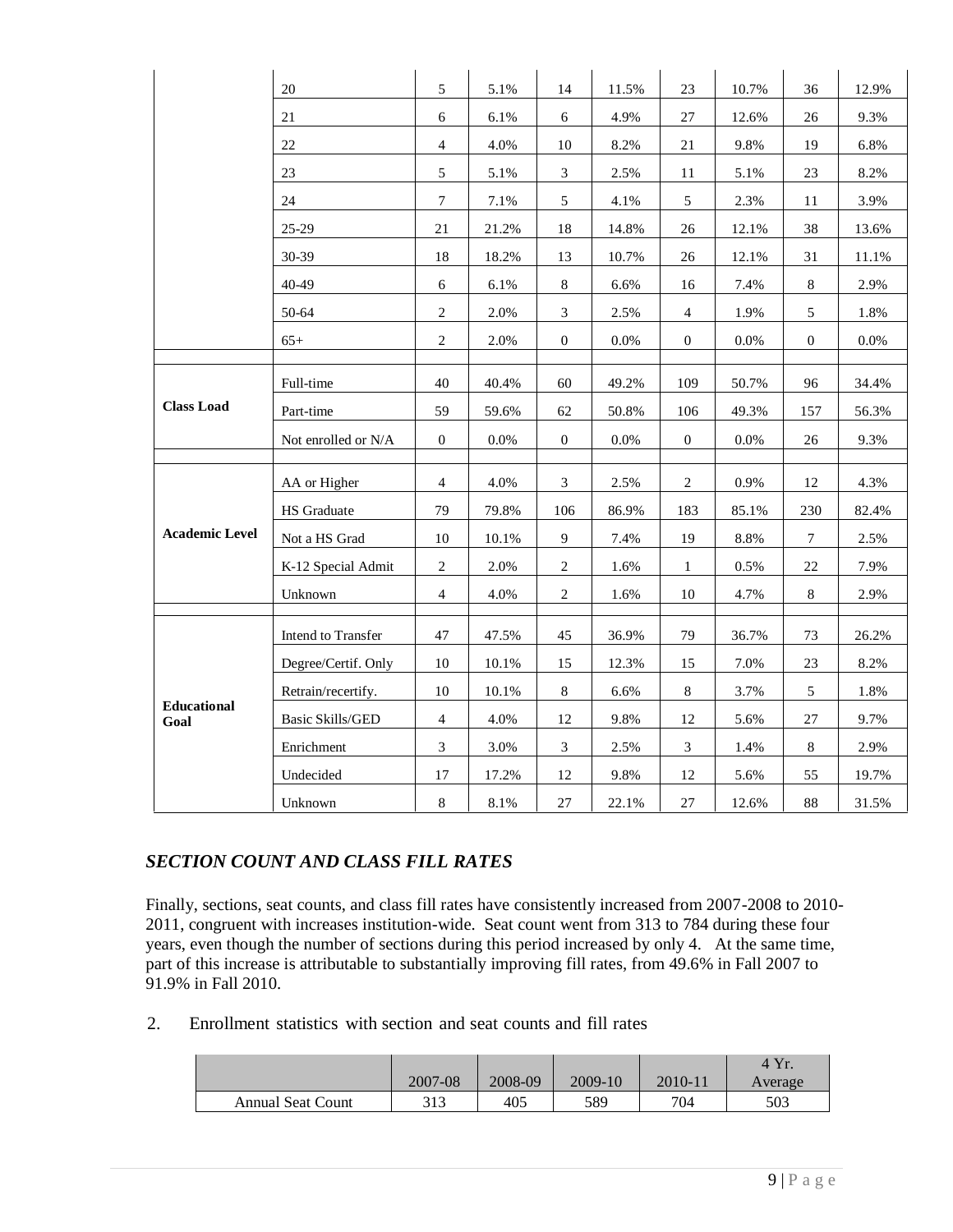

#### <span id="page-11-0"></span>*SEAT COUNT*

Course, Section, Seat Counts

#### **Years: 2007-08 to 2010-11**

|                              | 2007-08 | 2008-09 | 2009-10 | $2010 - 11$ |
|------------------------------|---------|---------|---------|-------------|
| Sections                     | 13      | 16      |         |             |
| Seats                        | 313     | 405     | 589     | 704         |
| <b>Unduplicated Students</b> | 189     | 240     | 335     | 443         |
| Seats/Unduplicated Students  | . 7     |         | 1.8     | 1.6         |

#### **Course Fill Rates**

| Fall  | Fall  | Fall  | Fall |
|-------|-------|-------|------|
| 2007  | 2008  | 2009  | 2010 |
| 49.6% | 61.8% | 90.1% |      |

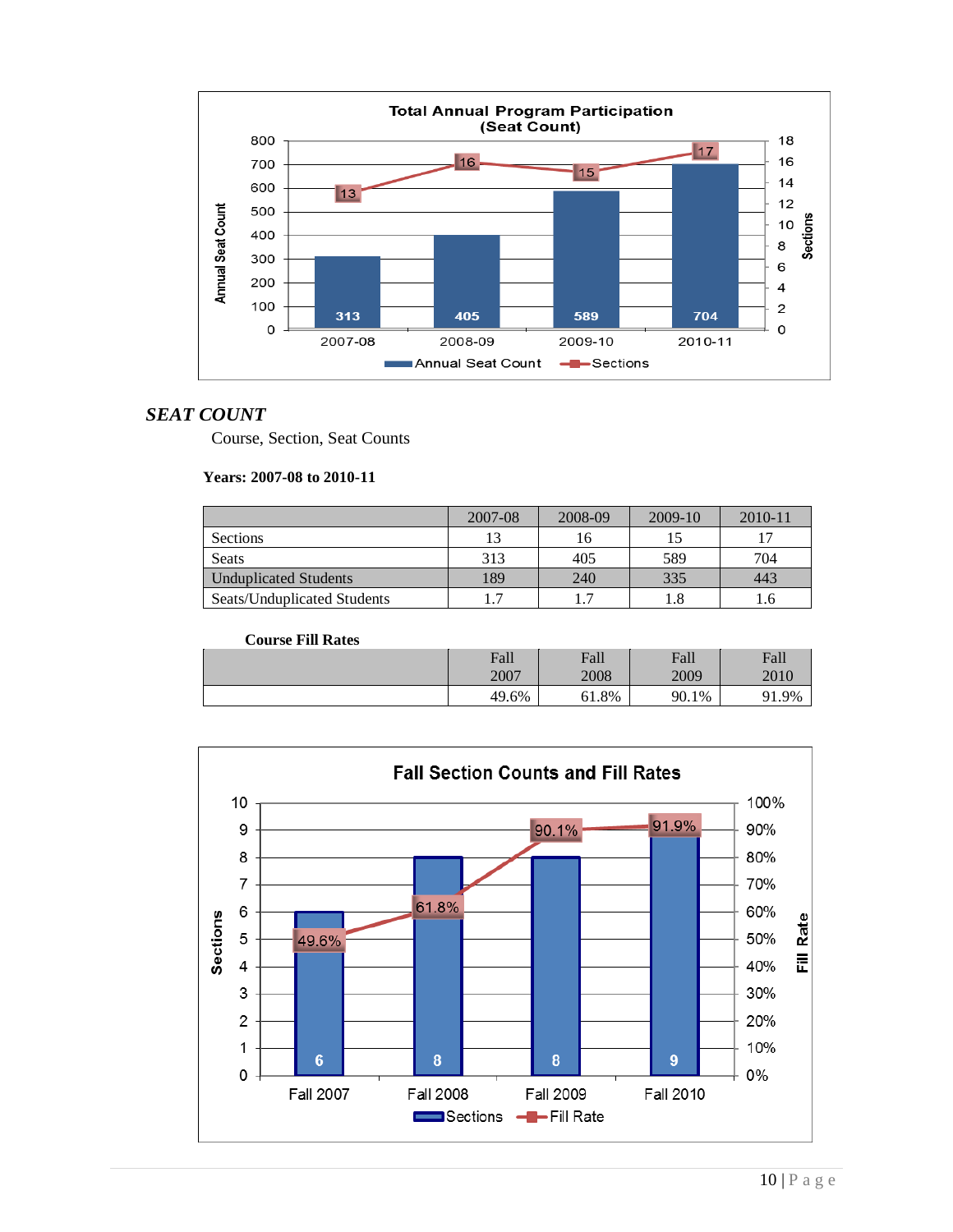## <span id="page-12-0"></span>*TIME OF CLASSES*

In fall 2010 79.2% of students enrolled in AJ courses took daytime classes, and only 15.1% took evening courses. At the same time, several courses needed for students to complete major and certificate requirements were offered only at night. *This means that many students were forced to take both daytime and evening classes in order to matriculate in a timely manner.*

This situation is even more imbalanced at this time, with more courses offered in the evening than in the morning. At the same time, AJ 100, the entry level course, is only offered during the day-time in a face to face format.

| <b>Fall Term</b> | 2007  | 2008  | 2009  | 2010  |
|------------------|-------|-------|-------|-------|
| Day              | 90.9% | 76.2% | 84.7% | 79.2% |
| <b>Night</b>     | 9.1%  | 23.8% | 15.3% | 15.1% |
| Unknown          | 0%    | 0%    | 0%    | 5.7%  |

3. Scheduling of courses (day vs. night, days offered, and sequence)

#### **Recommendation:**

- **1. Offerings need to be augmented during morning/early afternoon hours.**
- **2. At least one section of AJ 100 should be added in the evening per semester.**
- **3. Consideration should be given to adding Distance Education discipline courses as they are approved by DEAC. At this time courses in addition to AJ 100 that have been approved are AJ 111 and 115 and it is recommended that AJ 115 be offered in summer 2014 and AJ 111 in fall 2014.**

#### <span id="page-12-1"></span>*LEARNING RESOURCE SUPPORT: RESEARCH MATERIALS AND TUTORING*

The Library has several *databases* to facilitate research in the administration of justice. These include:

*Facts on File* provides access to a wide range of academic topics.

*SIRS Renaissance* provides relevant, credible information on social issues, science, history, government, the arts and humanities. Articles on controversial issues are offered featuring two sides of the issues: their PRO and CON. Full-text articles and Internet resources are carefully selected from thousands of domestic and international publications and respected organizations. Databases about countries of the world, political conditions and their maps are also offered.

*Proquest* is a general database on a wide range of academic topics, with full-text articles. *CQ Researcher* is noted for its in-depth coverage of criminal justice and is published in print and online 44 times a year.

*Reference sets* in the Library to assist students in administration of justice include: Encyclopedia of Crime and Punishment Encyclopedia of Crime and Justice Encyclopedia of Juvenile Justice Encyclopedia of American Justice Encyclopedia of the U.S. Supreme Court Criminal Justice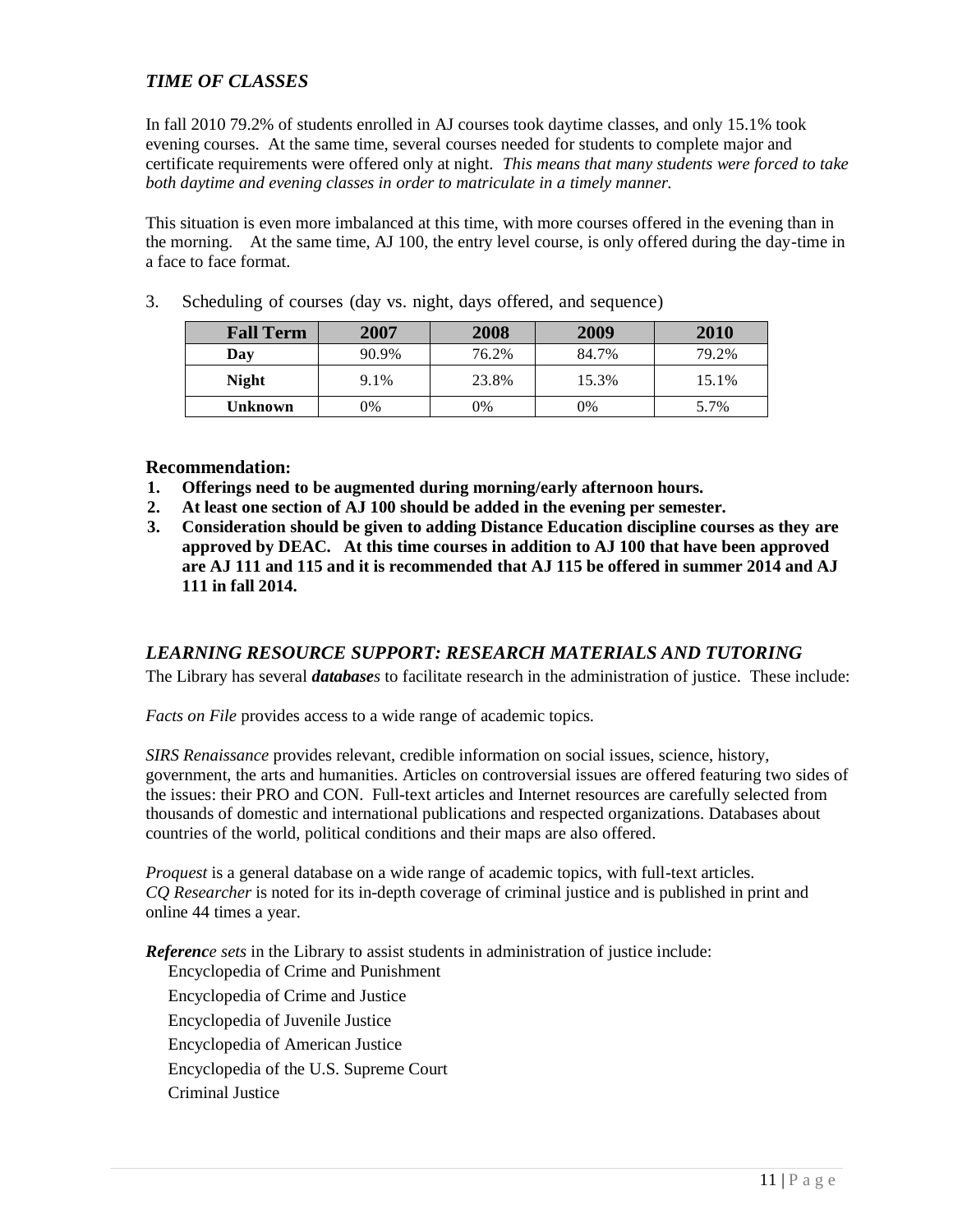*Textbooks* on reserve in the Library include: Criminal Justice: An Introduction Police Field Operations Criminal Investigation Community Policing Juvenile Delinquency **Corrections** Administration of Justice California Penal Code

*Tutors* are available to assist students in AJ courses in both the Writing Center and Learning Resource Center. These tutors are trained to help and guide students with writing assignments so that they understand the writing process and produce comprehensible papers. At this time there is no designated tutor to help students master AJ content or concepts, a lack that faculty strongly believe needs to be addressed.

The student survey administered in connection with this program review indicated that 69% of students enrolled in AJ courses would utilize the services of a tutor specifically assigned to AJ courses at least once a week

#### **Recommendations:**

- **1. Resources need to be provided to the Library to maintain relevant legal databases and codes needed by students in the program to understand and complete relevant assignments**.
- **2. A tutor should be assigned to specifically assist AJ students who encounter difficulty understanding assignments and concepts***.*

## <span id="page-13-0"></span>**III. CURRICULUM**

In Fall 2013 the AJ program offered 8 sections, with one section offered online (AJ 100). In Spring 2013 the AJ program will offer 9 sections as well, with one section offered online (AJ 100). AJ 100 is the only course which has more than one section—one face-to-face and one online. It is required of all AJ students pursuing an Associate of Arts degree, those preparing for transfer, and those seeking immediate employment.

It is extremely difficult for a student to complete the degree and certificate requirements at this time without taking day and evening classes. In fall 2013 there are four sections offered during the morning/early afternoon and three in the evening. During spring 2014 there will be only three morning/early afternoon sections and five evening sections.

It should be noted that all of the AJ courses offered at Compton are transferrable to the CSU system and three are also transferrable to the UC system (AJ 100, 103, 115).

#### <span id="page-13-1"></span>**COURSES OFFERED AT COMPTON CENTER**

Courses currently being offered at the Compton Center are:

#### **Administration of Justice 15 Introduction to Vice and Narcotics Investigation**

This is an introductory course that presents an overview of vice crimes, such as illegal narcotics and drugs, gambling, and prostitution, and the special problems those crimes create for law enforcement, the criminal justice system, and society.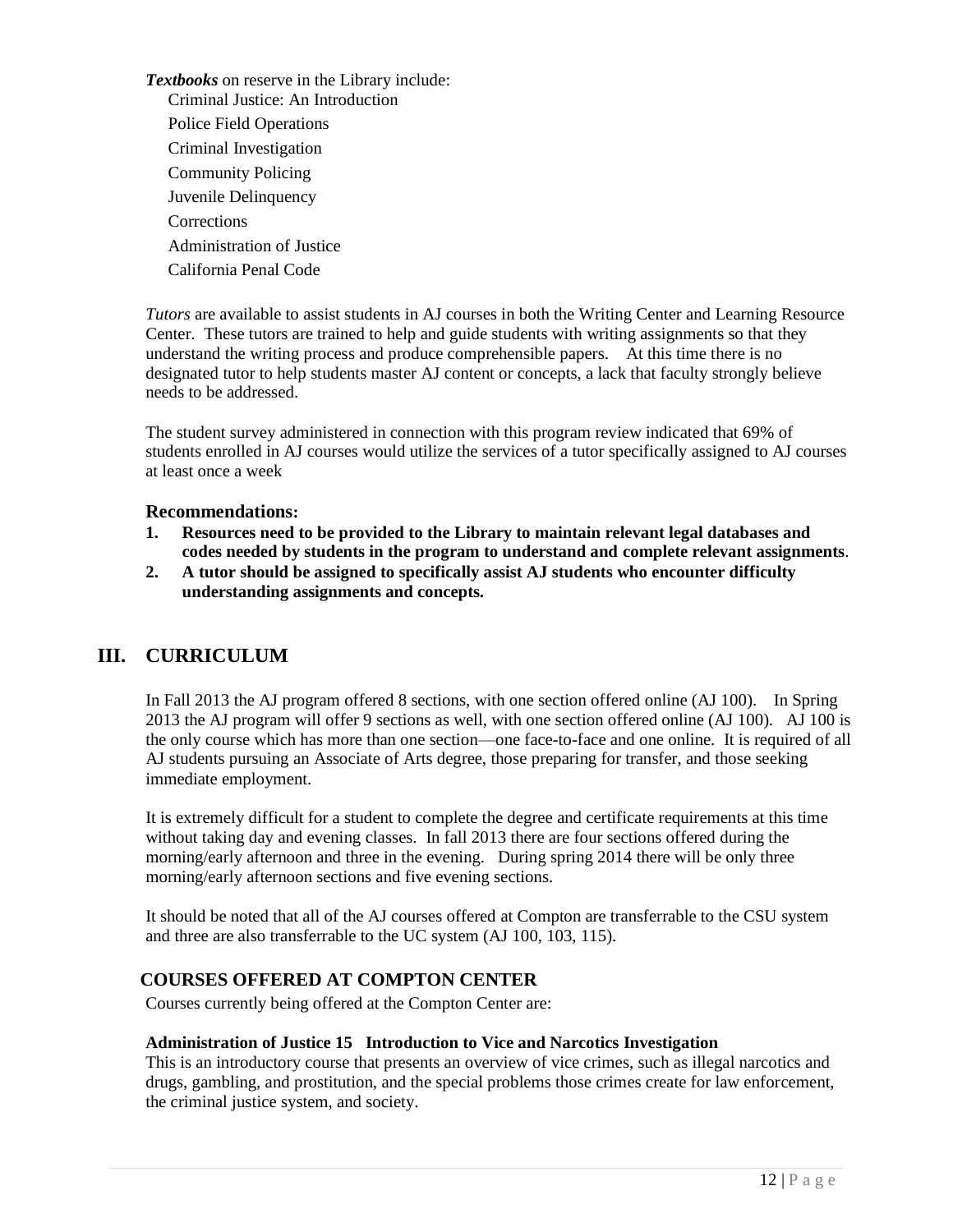## <span id="page-14-0"></span>**COURSES OFFERED AT COMPTON CENTER (continued)**

#### **Administration of Justice 100 Introduction to Corrections**

This course is a study of the history and philosophy of administration of justice in America including a survey of law enforcement, the judiciary, and corrections. Topics include crime theory, role expectations and their interrelationship, punishment, and rehabilitation, ethics, education, and training.

#### **Administration of Justice 103 Concepts of Criminal Law I**

In this course, students examine the historical development and philosophy of law and its application to the criminal justice system. Topics covered include legal research, case law, classifications of crime, crimes against persons and property, and crimes against the state.

#### **Administration of Justice 107 Crime and Control-An Introduction to Corrections**

This is a basic course covering crime, criminal behavior and social attempts at controlling such behavior. Emphasis in this course is placed on traditional types of punishment, such as incarceration, as well as rehabilitation, probation, parole and diversion. This course covers the basic career skills and knowledge required for employment as detention officers in custodial institutions, probation, and parole.

#### **Administration of Justice 109 Introduction to Police Patrol Procedures**

This course covers the study of the history and development of police patrol. Topics covered include functions of patrol; investigative duties of the field officer techniques for planning patrol activities; handling complaints and requests for service; field interviews; searches and arrests; civil and domestic disturbances; and the handling of traffic related problems

#### **Administration of Justice 111 Criminal Investigation**

This course covers the fundamentals of criminal investigation. Topics should include the techniques of crime scene search and recording; collection and preservation of physical evidence; modus operandi processes; sources of information; interview and interrogation; and follow-up investigation.

#### **Administration of Justice 115 Community and Human Relations**

The course explores the roles of criminal justice practitioners and their agencies. Students examine the interrelationships and role expectations among the various agencies and the public. Principal emphasis is placed on the professional image the system of justice administration conveys, and the development of positive relationships between members of the system and the public.

#### **Administration of Justice 126 Juvenile Delinquency and Legal Procedures**

Topics covered in this study of juvenile delinquency and the juvenile justice system include theories of juvenile crime causation, gangs, juvenile law, and the handling of juvenile offenders as well as social, cultural, and environmental factors. Current social services programs designed for delinquents, with emphasis on practical applications, probation, and youth authority procedures are also discussed.

#### **Administration of Justice 130 Criminal Procedures**

This course is an in-depth study of the procedures by which a criminal defendant is tried. As enumerated by the Constitution's due process clauses of the Fifth and Fourteenth Amendments, this course examines how this process functions from the point at which a crime is committed to arrest, trial, and appeal.

#### **Administration of Justice 131 Legal Aspects of Evidence**

This course covers the legal aspects of evidence and the constitutional and procedural considerations affecting arrest, and search and seizure. Topics covered include types of evidence and rules governing their admissibility, judicial decisions interpreting individual rights, and case studies viewed with respect to how they are applied in a criminal process from arrest to trial.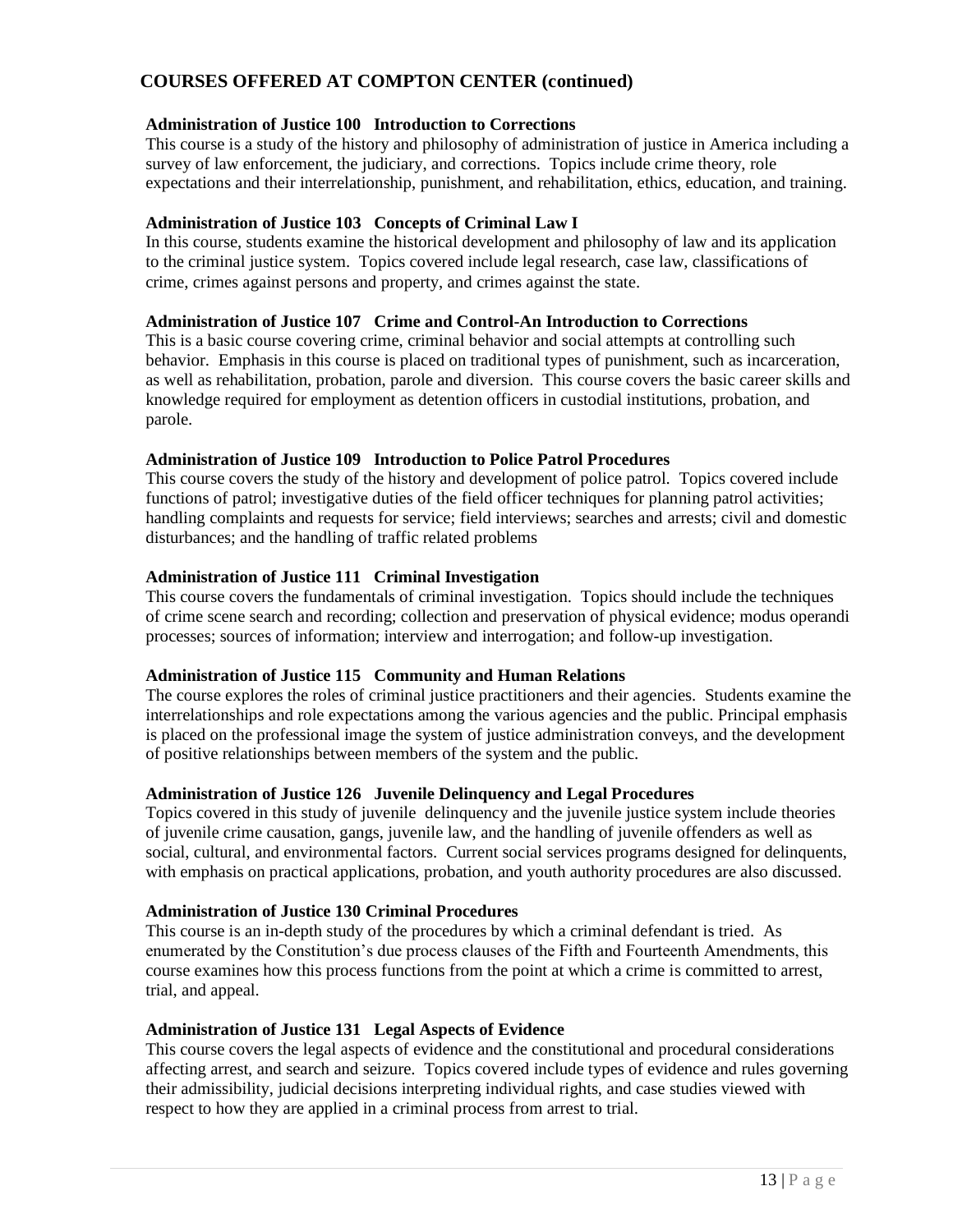## <span id="page-15-0"></span>**COURSES OFFERED AT COMPTON CENTER (continued)**

#### **Administration of Justice 132 Crime Scene Investigation**

This course provides students with the basic understanding of Crime Scene Investigation (CSI), the workings of a CSI unit and will present an overview of the relationship that exists between forensic science and law enforcement. The course includes a study of crime scene examination, crime scene documentation, DNA and trace evidence analysis, and evidence collection procedures. Students learn to prepare a case for prosecution and testify in court.

#### **Administration of Justice 134 Introduction to Crime Analysis**

This course is designed to acquaint the student with the techniques necessary to develop basic crime analysis skills needed in today's law enforcement environment. Students will analyze data and transform their analysis into specific and proactive plans to combat crime-related problems. The course prepares law enforcement professionals, both sworn and civilian, who are integrally involved in community-based policing programs, which respond to a community's quality-of-life issues.

#### **Administration of Justice 135 Report Writing**

In this course students develop the ability to observe, record, and document facts, from which a police or criminal justice report could be written. Facts presented are based on simulated crimes that include crime scenes with evidence and witness statements. Students complete a variety of law enforcement report forms, construct police report narratives using proper spelling, grammar and sentence structure in a manner that satisfies typical requirements for a criminal investigation or prosecution.

#### **Administration of Justice 170 Laws of Arrest, Search and Seizure**

In this course, students examine the history and development of the laws and customs of arrest, search, and seizure and the "Exclusionary Rule." Emphasis is given to the application of these procedures as they relate to law enforcement officers and others in the apprehension of criminals and the procuring of evidence.

## <span id="page-15-1"></span>**TIMELINE FOR COURSE REVIEW**

The El Camino AJ Department—as with all CTE programs-- has adopted two year course review cycle. A PLO assessment was completed in June, 2012.

## <span id="page-15-2"></span>**LEARNING OUTCOMES**

## <span id="page-15-3"></span>*PROGRAM SLOS*

- 1. Upon completion of a course of study in administration of justice, a student will be able to recognize unlawful behavior and take appropriate enforcement action properly utilizing probable cause as required in the  $4<sup>th</sup>$  amendment of the US Constitution.
- 2. Upon completion of a course of study in administration of justice, students will be able to properly document a criminal investigation by writing a crime report of a simulated crime. The report will include the correct elements of the crime involved, will include the relevant facts, be accurate and complete and will be grammatically correct.
- 4. Students completing a course of study in administration of justice will be able to correctly interpret a behavioral profile of a criminal offender, and will be able to identify and explain at least 3 crime causation theories that explain the behavior described in the profile.
- 5. Students completing a course of study in administration of justice will successfully earn a certificate/graduate/transfer to 4 year universities *and* will successfully compete for jobs in which they can apply legal, investigative and communicative skills acquired in the administration of justice program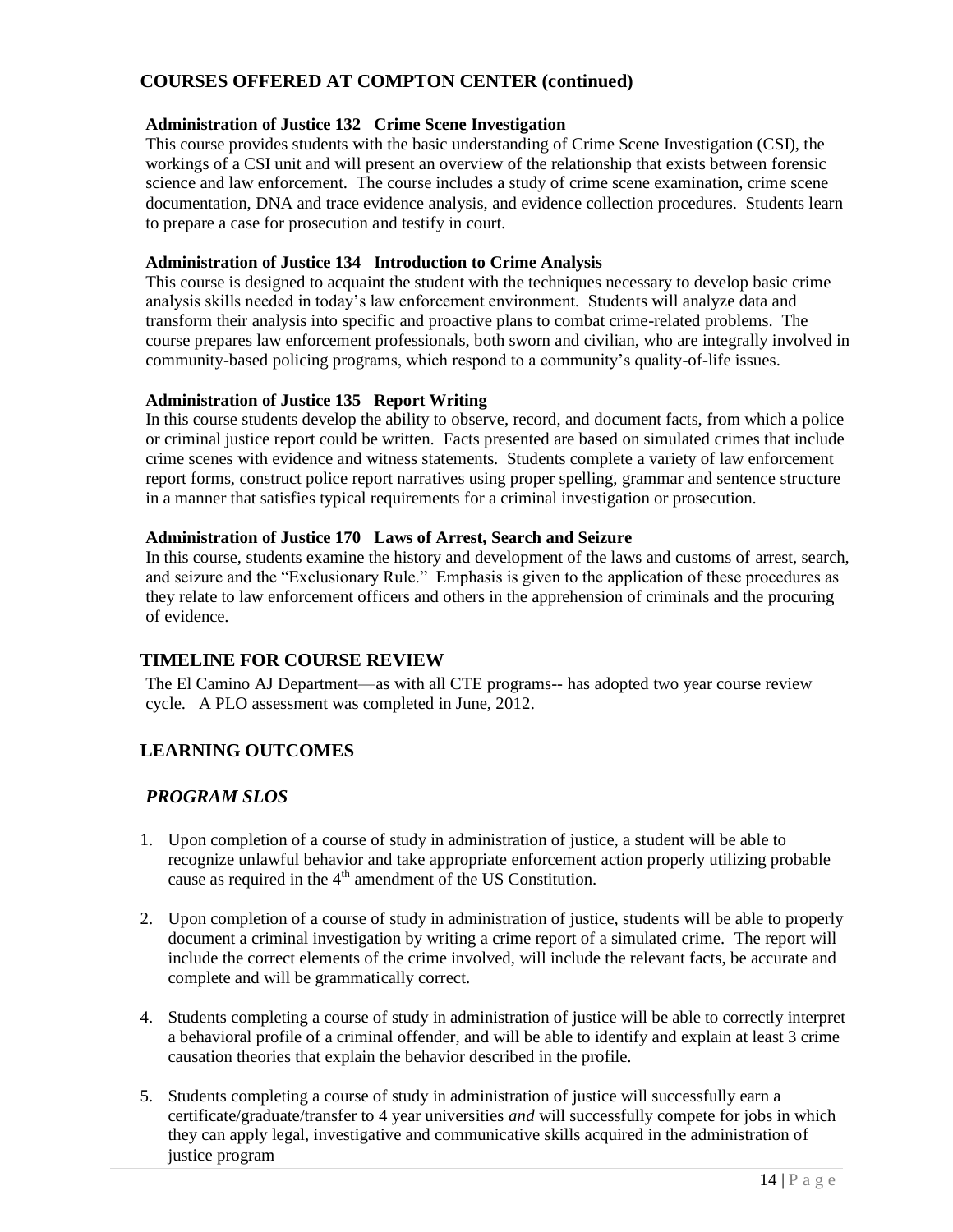## <span id="page-16-0"></span>*COURSE SLOS*

#### **AJ 15**

Using current statutes in the California Health & Safety Code, Business and Professions Code, Penal Code, and the Drug Recognition Expert (DRE) program as a foundation, the student will learn definitions, criminal statutes, and punishments for illicit drug use and trafficking, the seven categories of drugs, and the objective symptoms of being under the influence of those drugs.

### **AJ 100**

- 1. By the end of this course, students will understand the concept of the criminal justice system and be able to identify its various components.
- 2. By the end of the course, student will be able to describe the basic structure of a policing agency and explain its component functions such as patrol, criminal investigation and administrative support functions.

#### **AJ 103**

After having received instruction in the development, construction and application of criminal law, completion of textbook readings, participation in classroom discussions, successful students in AJ 103 will be able to search, find and explain the elements of any criminal statute and describe the necessary "corpus delecti" as part of said statute.

#### **AJ 107**

After receiving instruction, reading materials and participating in class discussions, successful students in AJ 107, Introduction to Corrections will be able explain the role that corrections has within the criminal justice system and identify the specific functions within that role and explain how those functions operate.

#### **AJ 109**

Given instructions provided and concepts demonstrated, successful students will be able to list, describe and demonstrate the following patrol functions: Preparing a patrol shift; investigating and documenting complaint investigation, conducting and document field interviews, including recognizing and properly utilizing reasonable suspicion and/or probable cause standards as articulated by the 4th amendment of the US constitution, explain the essential constitutional rules governing searches and seizures, and describing ethical considerations as they relate to the performance of field police work.

#### **AJ 111**

- 1. Given an in-class presentation based on class room lectures, facilitated discussions and a book review of a criminal investigation, a successful student will identify and explain the following key concepts of a criminal investigation: crime scene protection, documentation of statements and the collection and packaging of evidence.
- 2. Successful students will also be able to explain and apply the legal concepts of corpus delecti, modus operandi, legal rules of evidence, such as probable cause, reasonable suspicion, and hearsay evidence and apply them to a hypothetical fact situation. Successful students will also be able to narrate the elements and facts of a criminal investigation as if they were testifying to the investigation in a criminal trial.

#### **AJ 115**

Given instruction and participation in discussions on the concepts of formal and informal power groups, students will successfully compare and contrast these concepts and correctly identify the similarities and differences.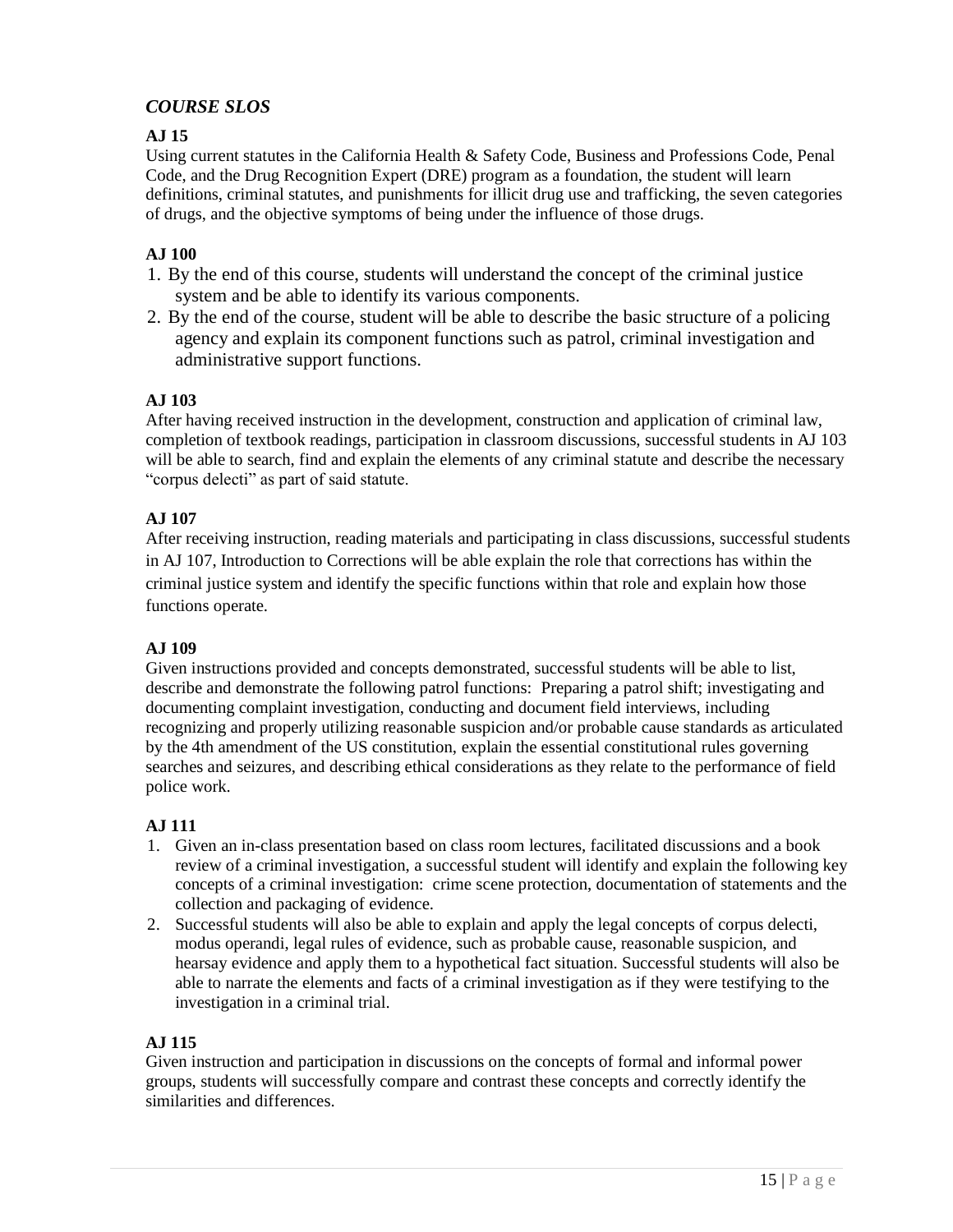## <span id="page-17-0"></span>*COURSE SLOs (continued)*

## **AJ 126**

Given classroom instruction, review of text and materials and classroom discussions, students will explain how the components of the juvenile justice system function.

#### **AJ 130**

Given instruction and participation in discussions on the criminal justice process from point of arrest to jury verdict, students will be able to list and explain each step of this process. Furthermore, students will be able to demonstrate how the fundamental legal principles of burden of proof and standard of proof apply in a criminal trial.

### **AJ 131**

Given an in-class writing task based on assigned readings and classroom discussions, students will be able to locate and identify a rule of evidence in a hypothetical fact situation, define and explain that rule, and correctly apply that rule to that fact situation.

### **AJ 132**

- 1. Given a set of instructions, facilitated discussions, classroom lectures, presentations and scenario training on the role of the crime scene investigator, in a hypothetical situation, students will be able to recognize evidence items and with no factual errors and using the correct techniques prepare a documentation of that of the crime scene and the scene investigation.
- 2. Following instruction, review of written handouts, demonstration and practice, students in AJ 132, Crime Scene Investigation will be able to accomplish the following:
	- 1. Describe how to recognize, identify, protect and manage a crime scene.
	- 2. Describe proper techniques in searching, locating, collecting and packaging evidence in a crime scene.
	- 3. Documenting crime scene evidence using court acceptable language and specificity with respect to describing the item, location found and collection methods.
	- 4. Describe automated databases available to search for offenders using evidence such as fingerprints or evidence with DNA materials on them.
	- 5. Explain crime lab techniques used to match evidence with submitted samples/exemplars.

#### **AJ 134**

Given an in-class writing task based upon classroom discussions and assigned readings and classroom discussions, students will be able to explain and illustrate the process by which crime analysis is tested, evaluated and then disseminated to the personnel within the police organization who can best utilize it.

#### **AJ 135**

Given a set of instructions on criminal justice report writing structure, style, format and content requirements, and given instruction on basic sentence structure, and after viewing a simulated crime fact situation, students will be able to accurately record facts from that scenario and write a grammatically correct report with no factual errors using the correct format and filling out appropriate forms completely.

#### **AJ 170**

During a course of study in AJ 170, students will be able to explain the 4th amendment including its essential elements of probable cause and search warrants requirements, and be able to apply the 4th amendment correctly and lawfully in a factual situation.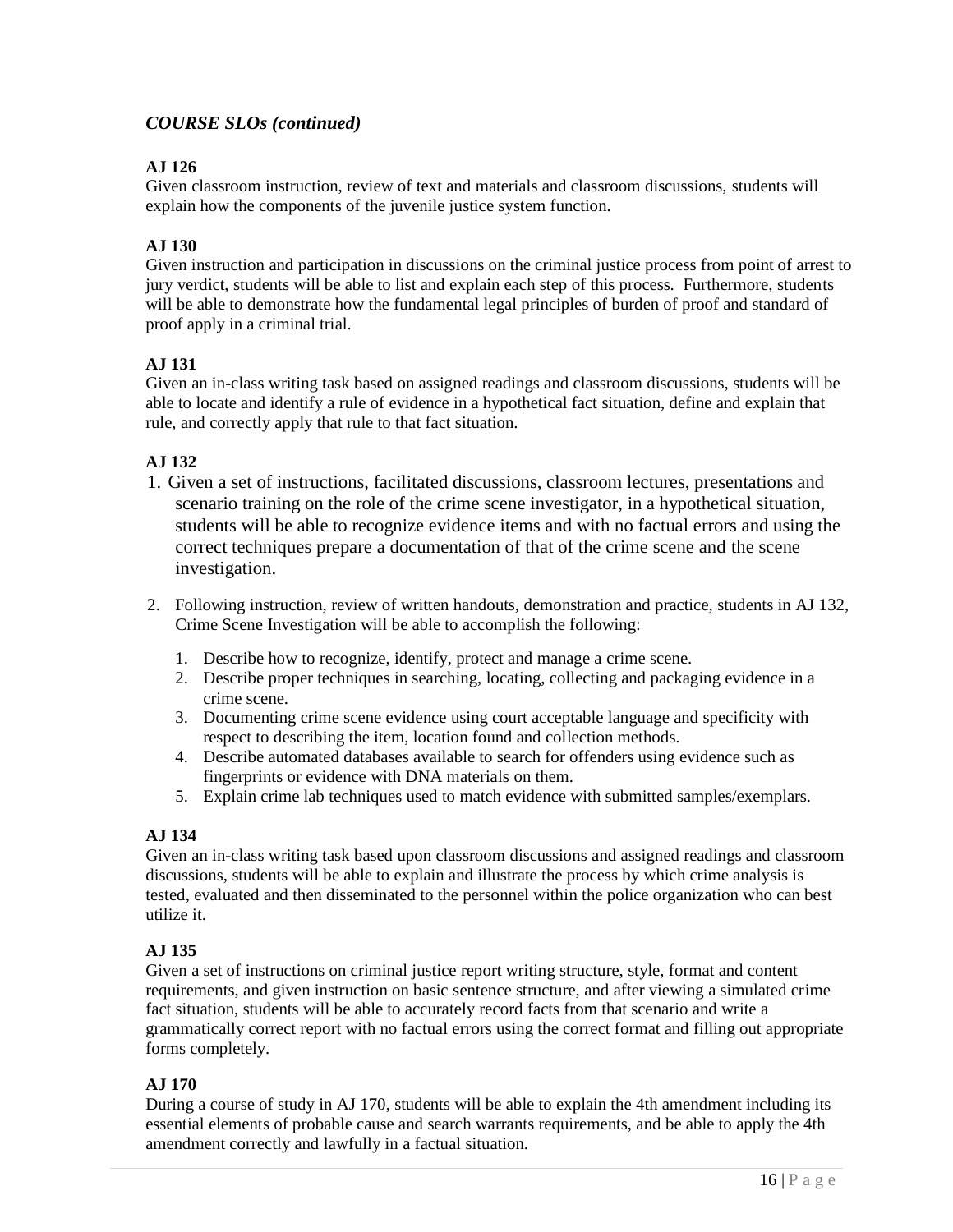### <span id="page-18-0"></span>**PROGRAM ASSESSMENT TIMELINE**

The first Compton Center SLO program assessment of the AJ curriculum was conducted in spring 2012; Courses participating in the program assessment were AJ 100, 107,115,130, 132, 134, and 135.

#### <span id="page-18-1"></span>**COURSE ASSESSMENT TIMELINE**

AJ 100, 115, 130, 134, and 135 were assessed in 2010-11 and are scheduled for re-assessment in 2013- 2014.

AJ 103, 107,109,111, 126, 131 and 170 were assessed in 2011-2012 and are scheduled for reassessment in 2014-2015.

Recommendations from the program and course assessments, which are being implemented include:

- consistent stress on writing skills; assignments requiring short explanatory paragraphs to develop analytical skills
- referrals to campus resources, including the Learning Center (for tutorial support) and the Writing Lab
- more field trips to criminal justice agencies to view the criminal justice process in action, including attendance at actual courtroom trials
- group presentations to foster dialogue and critical thinking skills among students.
- greater utilization of media to augment learning for students who have difficulty with reading comprehension

#### <span id="page-18-2"></span>**ACCJC RUBRIC FOR STUDENT LEARNING OUTCOMES**

An assessment of the ACCJC *Rubric for Evaluating Institutional Effectiveness: Student Learning Outcomes* reveals that the AJ program is in the *proficiency stage.* The program and most courses have been assessed once and will be re-assessed on a regular, scheduled basis. Per the rubric the following describes the AJ program:

- Student learning outcomes and authentic assessments are in place for courses and the program
- There is widespread departmental dialogue about the results of assessment and identification of gaps.
- There is dialogue on the results of assessment purposefully directed toward aligning institutionwide practices to support and improve student learning.
- Course student learning outcomes are aligned with degree student learning outcomes.
- Students demonstrate awareness of goals and purposes of courses and programs in which they are enrolled.

## <span id="page-18-3"></span>**IV. FACILITIES, EQUIPMENT, AND TECHNOLOGY**

The AJ program conducts its classes primarily in E-38, F40, D32, and F31, all in the old row buildings. These facilities suffer from the vagaries of inadequate HVAC systems and lack of technological infrastructure.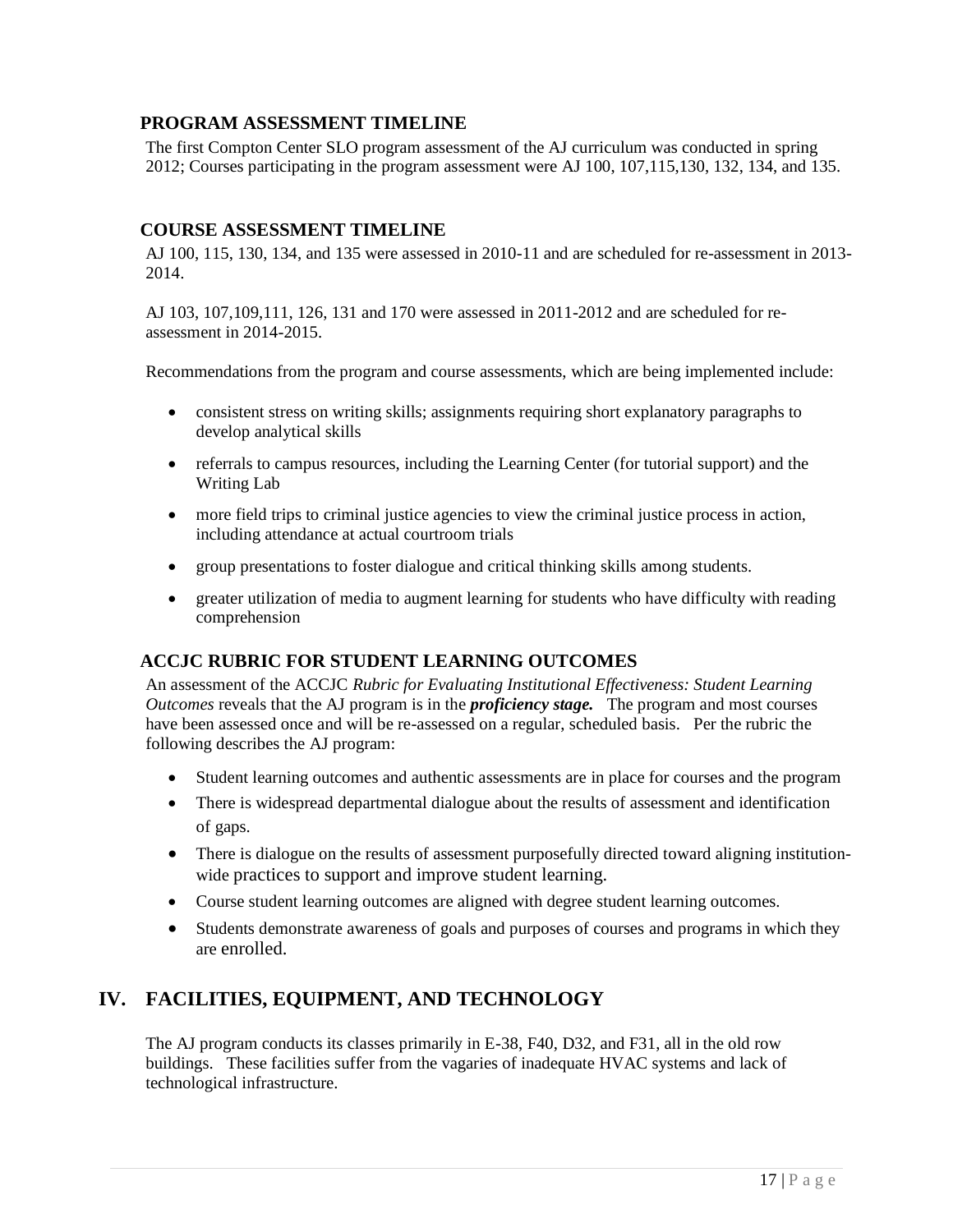Faculty is aware that plans ultimately call for the AJ department to be housed in a projected classroom building. Until this move takes place, some steps need to be taken to enhance facilities for instruction. These include:

- new lecture podiums
- tables for students who cannot use current seats
- new whiteboards for instruction
- enhanced lighting
- smart carts for instructors using technology in the classroom
- WiFi accessibility for instruction

There is also a campus-wide problem maintaining the cleanliness of classrooms and restrooms and it needs to be said that the inferior maintenance of facilities has a negative impact on the learning environment.

#### **Recommendation:**

**Provide faculty with necessary technological and facilities support for course offerings (e.g., smart carts, LCD projectors, podiums, tables, etc.).**

## <span id="page-19-0"></span>**V. STAFFING**

As of fall 2013 the AJ faculty included one full-time faculty and five adjunct faculty. The full-time faculty member has been at Compton for 38 years. She also worked, prior to joining the Compton faculty, for four years with the Compton Police Department, in the area of Special Services. At present, however, she has only a 20% load in Administration of Justice.

All five adjuncts have backgrounds in law enforcement; two are veterans of the Los Angeles Police Department; two are veterans of the Los Angeles County Sheriff's Department, and one is a Retired Probation Officer. With the exception of the latter, who is qualified to teach only courses in the area of corrections, all discipline faculty are qualified to teach the entire curriculum.

All AJ courses at this time are face-to-face classes, with the exception of AJ 100, which is offered online (1 section) in both the fall and spring. Consideration, as mentioned previously, should be given to offering both AJ 111 and 115 in a distance education format during the 2014-2015 academic year.

It is anticipated that within the next few years the full-time faculty member will retire, making it necessary to hire a new full-time faculty member. Given the current staffing of 1.2 FTES and the need to ensure that all the courses for the transfer major are provided, it is essential that the institution place the highest priority on hiring a full-time instructor at that time.

#### **Recommendation:**

**Develop a plan to hire both full-time and adjunct faculty with curriculum expertise to a) replace full-time retirees and b) accommodate maintenance of the curriculum to meet student needs.**

## <span id="page-19-1"></span>**VI. DIRECTION AND VISION**

The AJ program—and the course and program SLO assessments--help measure student mastery of at least four of the institutional Core Competencies:

I. Content Knowledge: Students possess and use the knowledge, skills and abilities specific to a chosen discipline, vocation or career.